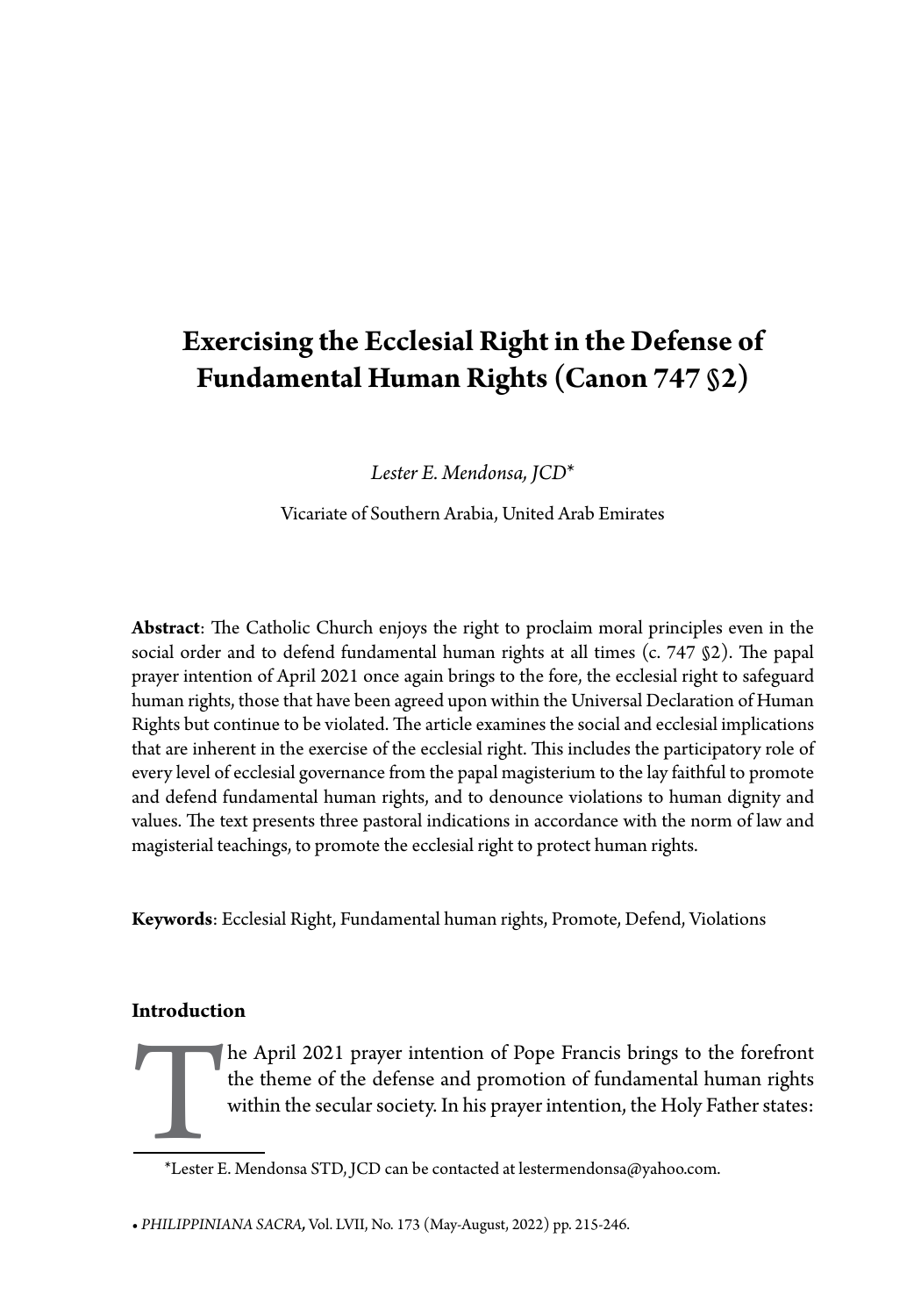Often, in practice, fundamental human rights are not equal for all. There are first, second, and third-class people, and those who are disposable. No, they must be equal for all  $[...]$ . Let us pray for those who risk their lives while fighting for fundamental rights under dictatorships, authoritarian regimes and even in democracies in crisis+-, that they may see their sacrifice and their work bear abundant fruit.<sup>1</sup>

The 'class category' in the text of the prayer intention recalls in a fitting way, the first address of St. John Paul II to the UN General Assembly in 1979, where he stated:

Besides the acceptance of legal formulas safeguarding the principle of the freedom of the human spirit, […], structures of social life often exist in which the practical exercise of these freedoms condemns man, in fact if not formally, *to become a second-class or third-class citizen*. […]. It is a question of the highest importance that in internal social life, as well as in international life, all human beings in every nation and country should be able to enjoy effectively their full rights under any political regime or system. Only the safeguarding of this real completeness of rights for every human being without discrimination can ensure peace at its very roots.<sup>2</sup>

2 John Paul II, "Address to the UN General Assembly," in *L'Osservatore Romano* 42, (1979): 8. Emphasis not in the original. Also see the Pope's 1989 annual address to diplomats, in *L'Osservatore Romano* 7, (1989): 5: "Undoubtedly there is interaction and mutual conditioning between fundamental rights and civil and political rights. When the rights of the citizen are not respected, it is almost always to the detriment of fundamental human rights. […]. A State cannot deprive its citizens of their civil and political rights, even under the pretext of wishing to ensure their economic or social progress." Pope John Paul II, Post-synodal apostolic exhortation *Christifideles Laici*, December 30, 1988, no. 39; *AAS* 81, (1989): 467. English translation in *Origins* 18 (1989), 571: "The Synod did not forget the many brothers and sisters that still do not enjoy such a right and have to face difficulties, marginalization, suffering, persecution, and oftentimes death because of professing the faith. For the most part, they are brothers and sisters of the Christian lay faithful. The proclamation of the Gospel and the Christian testimony given in a life of suffering and martyrdom make up the summit of the apostolic life among Christ's disciples, just as the love for the Lord Jesus even to the giving of one's life constitutes a source of extraordinary fruitfulness for the building up of the Church" (hereafter *Christifideles Laici*).

<sup>&</sup>lt;sup>1</sup> Francis, "Prayer Intention for the Month of April," *L'Osservatore Romano* 15, (2021): 8. It is not the first time that Pope Francis has insisted on the importance of people's fundamental rights. In the encyclical letter *Fratelli tutti*, he denounced the fact that, "While one part of humanity lives in opulence, another part sees its own dignity denied, scorned or trampled upon, and its fundamental rights discarded or violated;" Encyclical letter, *Fratelli Tutti*, October 3, 2020, no. 22; English translation in *Origins* 50/21, (2020): 337. Also see the address of St. John Paul II to the diplomatic corps in 1989: "When the rights of the citizen are not respected, it is almost always to the detriment of fundamental human rights. The separation of powers within the State and democratic control are essential conditions for the effective respect of these rights. The fruitfulness of the notion of human rights is also manifested in the development and progressively more precise formulation of social and cultural rights. And the guaranteeing of these latter depends upon the extent to which their application is subjected to impartial verification. A State cannot deprive its citizens of their civil and political rights, even under the pretext of wishing to ensure their economic or social progress," in *L'Osservatore Romano* 7, (1989): 2.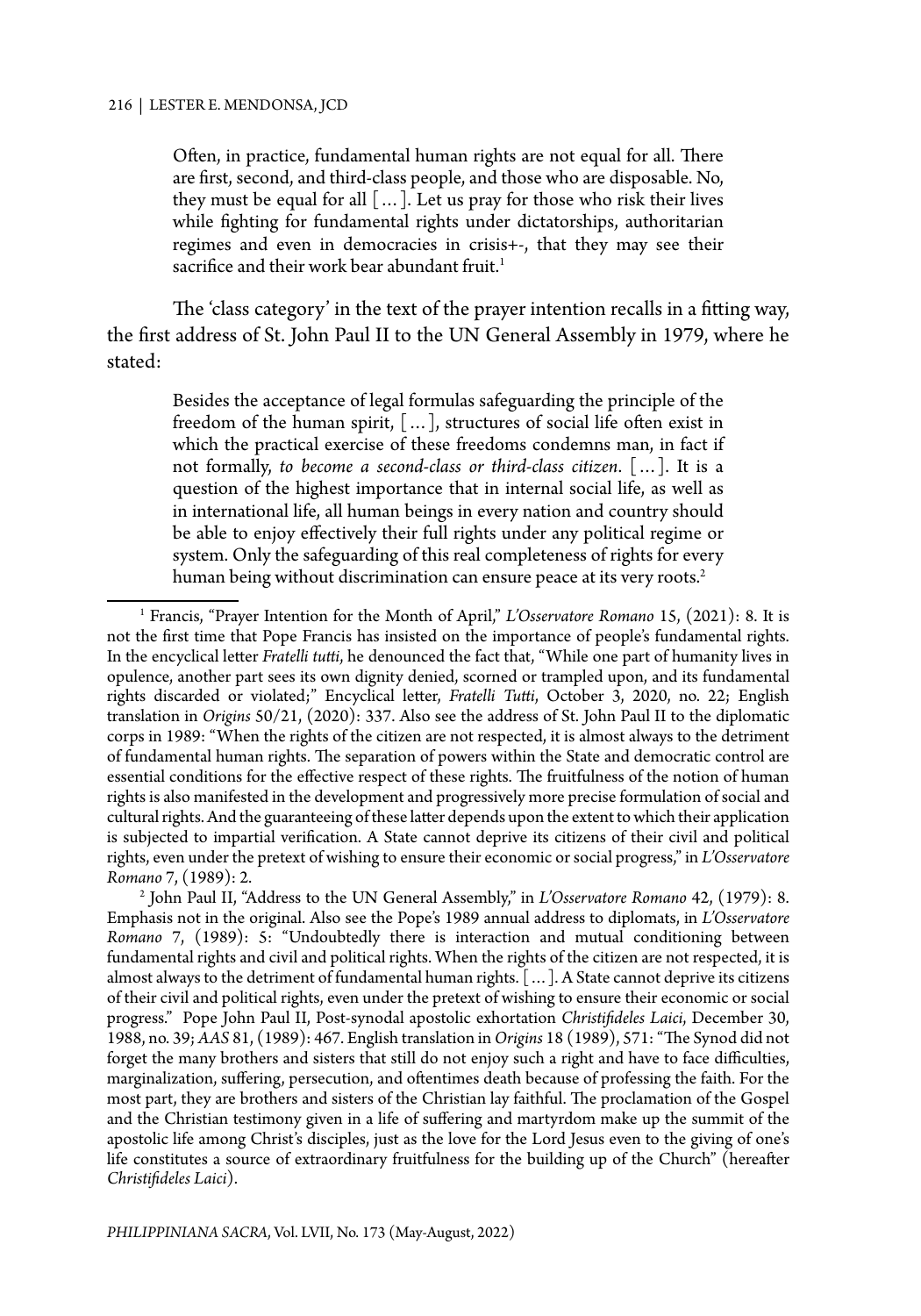Canon 747 §2 codifies conciliar teaching concerning the ecclesial right to proclaim moral principles in the defense of fundamental human rights in the context of the social order.<sup>3</sup> Concerned about the violation of the fundamental rights of the human person, St. Paul VI, in 1972, in a communication to the United Nations' Secretary-General, Dr. Kurt Waldheim stated: "The Church, concerned above all with the rights of God, can never dissociate herself from the rights of man, created in the image and likeness of his Creator. She feels injured when the rights of a man, whoever he may be, and wherever he may be, are ignored and violated."4 Fundamental human rights besides being juridical norms are also human values enshrined in international and national declarations. Yet, these juridical instruments have not been able to lessen or eliminate mental perceptions and actions towards their protection. This demonstrates that the translation of law into social action can be a slow and difficult

4 Paul VI, "Message to UN Secretary General," *L'Osservatore Romano* 7, (1972): 5.

<sup>3</sup> Vatican II, Pastoral Constitution on the Church in the Modern World *Gaudium et Spes*, December 7, 1965, no. 76; *AAS* 58, (1966): 1099; English translation in A. Flannery, gen. ed., *Vatican II. The Conciliar and Post-Conciliar Documents*, vol. 1, new rev. ed., (Northport, NY: Costello, Pub. Co., 1996), 797. Canon 747 §2: "The Church has the right always and everywhere, to proclaim moral principles, even in respect of the social order, and to make judgments about any human matter in so far as this is required by fundamental human rights or the salvation of souls." Unless otherwise indicated, English translations for the canons cited in this article are taken from Canon Law Society of America, *Code of Canon Law, Latin-English Edition*, Washington, DC: CLSA, 1983 and Canon Law Society of America, *Code of Canons of the Eastern Churches*, *Latin-English Edition* (Washington, DC: CLSA, 1992). Also see International Theological Commission, "Propositions on the Dignity and Rights of The Human Person," in *Text and Documents*, ed. M. Sharkey, Vol. 1 (Ignatius Press, Kindle Edition, 1985), 256: "Certain human rights are so "fundamental" (Decl. 1948) that they can never be gainsaid without belittling the dignity of human persons. In this regard the International Pact of 1966 (art. 412) presents certain rights that can never be put aside, e.g., every person's inherent right to life (art. 6), recognition of the dignity of the physical person and the fundamental equality of persons (art. 16), freedom of conscience and religion (art. 17). Religious liberty may in some respects (the Supreme Pontiff, John Paul II, speaking to participants in the Fifth Colloquium *Juridicum*: *L'Osservatore Romano*, 11 March 1984, p. 6) be regarded as the basis of all other rights. Some, however, would claim this primacy for equality. There are other rights of a lesser nature (International Convention, 1966, art. 5.2) but also basically essential. Among these are civil, political, economic, social, and cultural rights concerned with more particular situations. Indeed, in some sense these rights will appear at times as contingent consequences of fundamental rights, as conditions involved in practical application, and also as closely bound to actual circumstances of times and places. Consequently, provided there is no denial of the fundamental rights themselves, these lesser rights may present themselves as less immune, especially in difficult circumstances. Finally, there are other human rights that are not requisites of the rights of nations or strictly obligatory norms but postulates of an ideal of progress toward a universal humanization" (hereafter "Propositions"). John Paul II, Message for World Day of Peace, in *L'Osservatore Romano* 49, (1999): 2. "All human rights are in fact closely connected, being the expression of different dimensions of a single subject, the human person. The integral promotion of every category of human rights is the true guarantee of full respect for each individual right. […]. When the violation of any fundamental human right is accepted without reaction, all other rights are placed at risk. It is therefore essential that there should be a global approach to the subject of human rights and a serious commitment to defend them. Only when a culture of human rights which respects different traditions becomes an integral part of humanity's moral patrimony shall we be able to look to the future with serene confidence."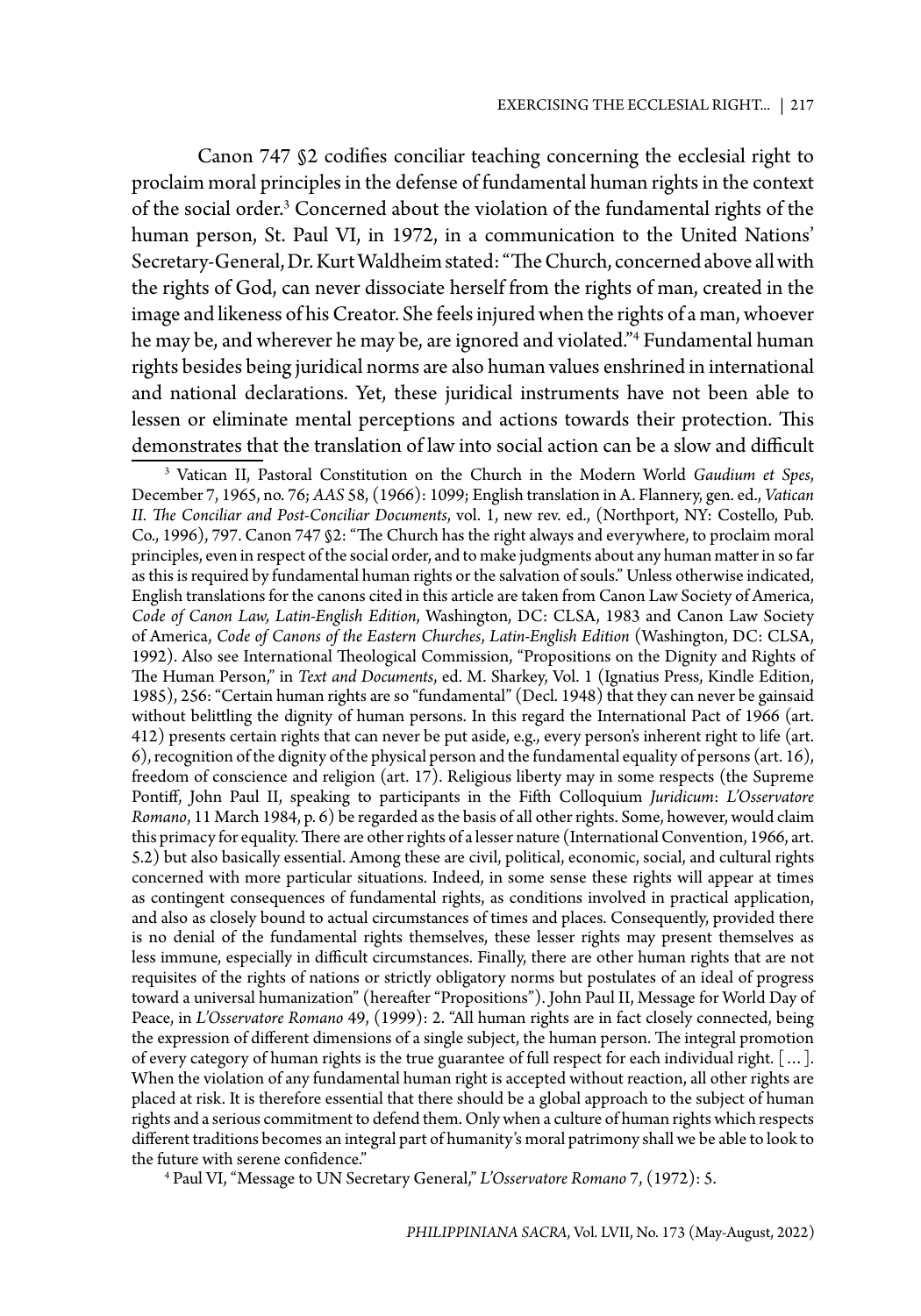process. It makes the ecclesial right and need to announce moral principles more urgent and opportune. St. John Paul II, listing the fundamental human rights in his address to the UN General Assembly in 1979, affirmed the *ius ecclesiae* to speak out for individual freedoms and rights:

The right to life and liberty and to personal safety; the right to food, clothes, and a shelter, to health, relaxation and recreation; the right to free speech, to education and culture, the right to freedom of thought, of conscience, of religion as well as the right to confess one's religion in private and in public, by oneself and in a community; the right to choose one's lifestyle, to have a family and to have all necessary conditions for a family life; the right to property and work, to adequate working conditions and fair pay; the right to hold meetings and join in associations; the right to freedom of movement in one's own country and foreign countries; the right to citizenship and to a place of residence; the right to political co-determination and the right to participation in free elections of the political system of the people to whom one belongs. Not to satisfy these rights means very simply to scorn the dignity of the human being  $[\dots]$ .<sup>5</sup>

Fundamental human rights belong to the social and moral orders. The Catholic Church rightly takes it up in the public domain. In the words of St. Paul VI: "A code could be composed out of the rights which the Church recognizes in man, and it will always be difficult to limit the fullness of the rights which derive from man's elevation to the supernatural by reason of his insertion in Christ."6 This article seeks to renew global attention to the ecclesial right for the defense of fundamental human rights, even if "Strictly speaking, human rights are not truths of faith, even though they are discoverable - and indeed come to full light - in the message of Christ […], they receive further confirmation from faith."7 Therefore, the role of Church to exercise her right in the defense of human rights - from the Pope, bishops to the last of the faithful in a universal consensus - through her teaching in the light of Christ's divine message of salvation, is the main thrust of this article. The universal magisterium has always been a protagonist and leader in her teachings of the transcendental value of the human person and therefore of their fundamental human rights. In the words of *Evangelii Gaudium*, "If indeed the just ordering of society and of the state is a central responsibility of politics, the Church cannot and must not remain on the sidelines in the fight for justice."<sup>8</sup> In the words of Pope Francis in *Evangelii Gaudium* "all the

<sup>5</sup> John Paul II, "Address to the General Assembly of the United Nations," *L'Osservatore Romano*  42, (1979): 9.

<sup>6</sup> Paul VI, "General Audience," *L'Osservatore Romano* 24, (1968): 1.

 $^7$  Benedict XVI, "Address to the fifteenth plenary session of the Pontifical Academy of Social Sciences," *L'Osservatore Romano* 32, (2009): 4.

<sup>8</sup> Francis, Post-synodal apostolic exhortation, *Evangelii Gaudium*, November 24, 2013, no. 183; *AAS* 12, (2013): 1097; English translation in *Origins* 43/27-28, (2013): 450.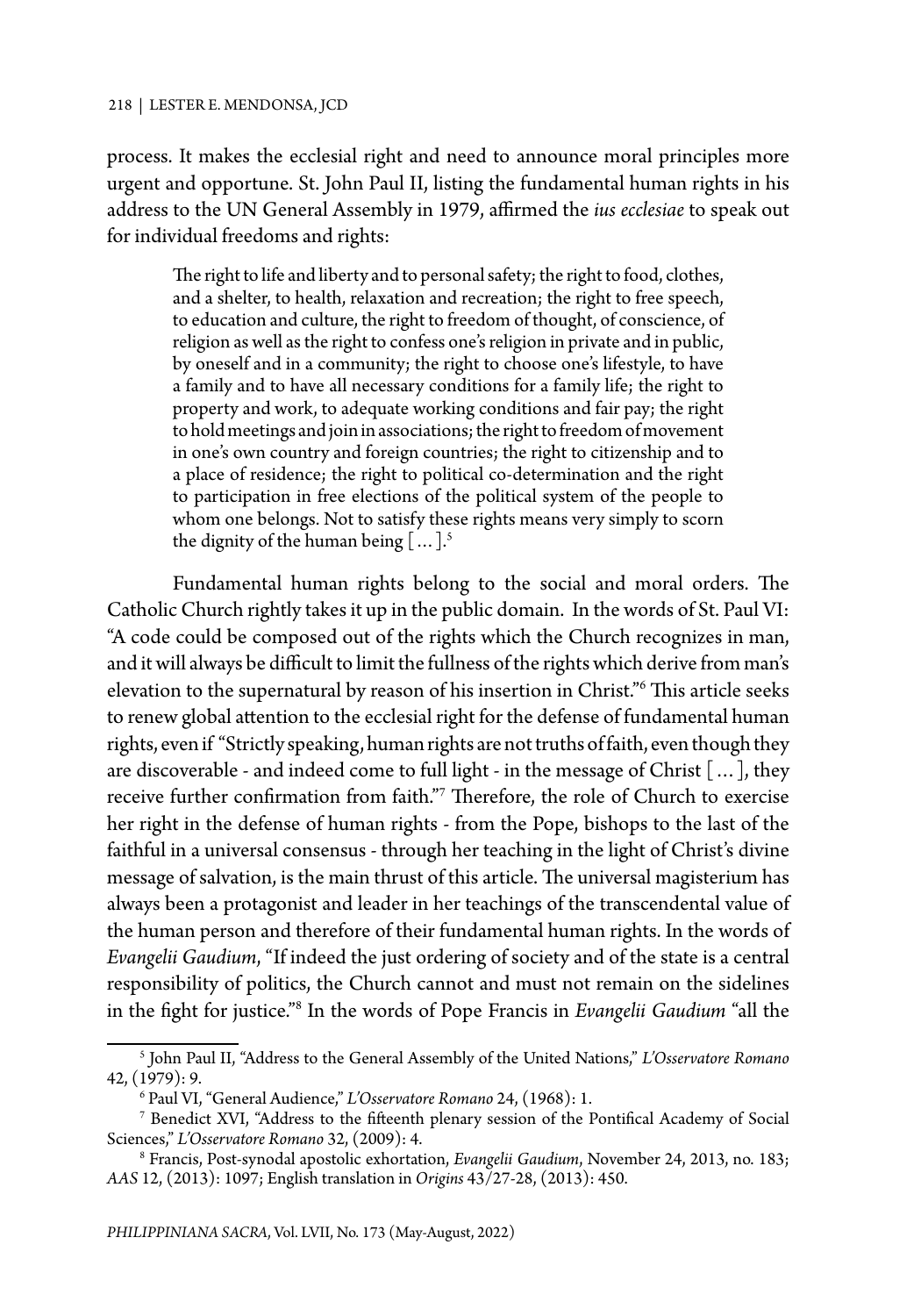baptized, whatever their position in the Church or their level of instruction in the faith, are agents of evangelization, and it would be insufficient to envisage a plan of evangelization to be carried out by professionals while the rest of the faithful would simply be passive recipients" (no. 120).

The article briefly examines canon 747 §2 (*CCEO*, c. 595) which constitutes the canonical basis of the ecclesial right. It then elucidates in the first place, the social implications of participation, highlighted by the concepts of subsidiarity and synodality, and thereafter the ecclesial implications of participation in the role of the universal magisterium, the episcopal conferences, the teaching office of the bishops, the role of clerics, religious and the lay faithful in the promotion and protection of fundamental human rights in the Church. Finally, it provides some pastoral proposals for the effective exercise of the ecclesial right to proclaim moral principles as may be required by fundamental human rights given that "every threat to human dignity and life [is] felt in the Church's very heart; it cannot but affect her mission of proclaiming the Gospel."9

## **Canon 747 §2**

The sixth guiding principle for the reform of the Code of Canon Law provides an indication of the mind of the Code commission to place canon 747 §2 at the beginning of Book Three under the title of '*De Ecclesiae Munere Docendi*' in the context of the "*officium et ius nativum*" of the Church to preach the Gospel (c.  $747$   $\S$ 1)<sup>10</sup>: "On account of the fundamental equality of all members of the Christian faithful and the diversity of offices and functions rooted in the hierarchical order of the Church, it is expedient that the rights of persons be appropriately defined and safeguarded."<sup>11</sup> The Church preaches that created in the image of God, every human is a person with a body and soul endowed with fundamental human rights from conception to natural death.12 The text of canon 747 §2 was taken *verbatim* from the

<sup>9</sup> John Paul II, Encyclical letter *Evangelium Vitae*, March 25, 1995, no. 3; *AAS* 87, (1995): 404; English translation in *Origins* 24, (1995).<br><sup>10</sup> For the text of the principles guiding the drafting of the 1983 code, see *Communicationes* 1,

<sup>(1969), 77-85.</sup> For an English translation see Roger Schoenbechler, OSB, "Principles Which Govern the Revision of the Code of Canon Law," in *Readings, Cases, Materials in Canon Law*, ed. J. Hite, and D.

<sup>&</sup>lt;sup>11</sup> J.P. Boyle, "Church Teaching Authority in the 1983 Code," *The Jurist* 45/1, (1985), 146.

 $12$  Canon 747§1: "The Church, to which Christ the Lord has entrusted the deposit of faith so that with the assistance of the Holy Spirit it might protect the revealed truth reverently, examine it more closely, and proclaim and expound it faithfully, has the duty and innate right, independent of any human power whatsoever, to preach the gospel to all peoples, also using the means of social communication proper to it." Also see R. Burke, "Communcations and Justice," in *Origins* 42, (2012), 2: "The first part of Canon 747, the first canon of Book V, enunciates the church's duty and innate right, independent of any human power whatsoever, to preach the Gospel to all peoples, also using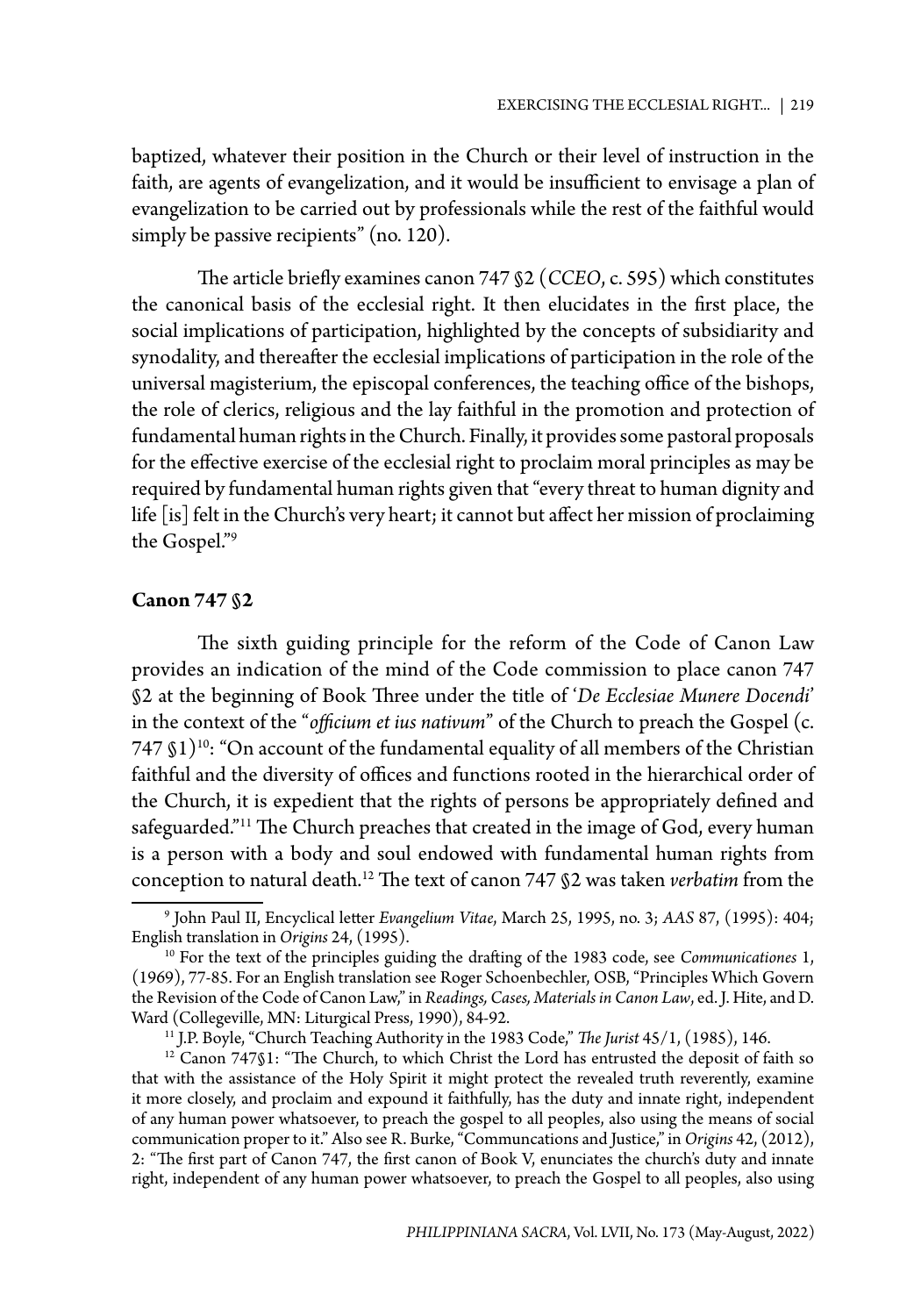#### 220 | LESTER E. MENDONSA, JCD

*Lex Ecclesiae Fundamentalis* (c. 57 §2). The uniqueness of the canon lies in the sole mention of the expression "fundamental human rights" in the code. In the teaching of the International Theological Commission on the subject of the ecclesial right and its relationship to human dignity, we read:

This duty and right of God's people to proclaim and defend actively the dignity of the human person is particularly urgent today because of the simultaneous appearance of two compelling factors: on one hand, there is a deep crisis as to the nature of human and Christian values; on the other, the modern conscience is profoundly sensitive to injustices perpetrated against human beings. The new Code of Canon Law (747 §2) speaks clearly about this obligation and right: "It is in the Church's competence to proclaim the moral principles of the social order in all times and places and to make judgments on all human matters, when this is demanded by the fundamental rights of human beings or the salvation of souls.<sup>13</sup>

Secondly, the primary source of the canonical text is the pastoral constitution *GS,* 76. The conciliar paragraph establishes the Church's right to proclaim her social doctrine, and this is in harmony with pre-conciliar magisterial teaching that the ecclesial right includes the teaching, interpreting, and applying of natural law as moral law to worldly matters, and not limited to the 'religious' realm.'14 The ecclesial right is permanent and universal 's*emper et ubique.*' Any violation of a fundamental human right is the trigger or motive 'quatenus,' for the Church to make moral judgments within a social order. As St. John Paul II teaches: "There is no need for the Church to confirm how closely this problem is linked with her mission in the modern world."15 The ecclesial right is also 'evangelical' since it is intimately bound up with the gospel values as indicated by the 1971 Synod of Bishops, in its document 'Justice in the World.' The Synod stressed that social justice is a "constitutive dimension of preaching the gospel," and that the Church has the right and duty to proclaim justice in the social, national and international spheres and to denounce instances of injustice.16 This is why:

The Church cannot abandon man, for his 'destiny,' that is to say his election, calling, birth and death, salvation or perdition, is so closely and unbreakably linked with Christ. […]. Each man in all the unrepeatable reality of what

the means of social communication proper to it. It situates the duty and right within the context of Christ's handing on of the deposit of faith to the church, so that she, with the help of divine grace, may safeguard 'revealed truth,' may study it carefully, and may proclaim and expound it."

<sup>13</sup> International Theological Commission, "Propositions," 255.

<sup>14</sup> Pius XII, "Address *Magnificate Dominum mecum*, November 2, 1954; *AAS* 46, (1954): 666-672.

<sup>15</sup> John Paul II, Encyclical letter *Redemptor Hominis*, March 4, 1979, no. 17; *AAS* 71, (1979): 287; English edition in *L'Osservatore Romano* 12, (1979), 6 (hereafter *Redemptor Hominis*).

<sup>16</sup> Synod of Bishops, *De Iustitia in Mundo*, November 30, 1971; *AAS* 63, (1971): 924; English translation in Pontifical Commission Justice and Peace, *The Ministerial Priesthood. Justice in the World* (*Libreria Editrice Vaticana*: Vatican City, 1972-1973), 10.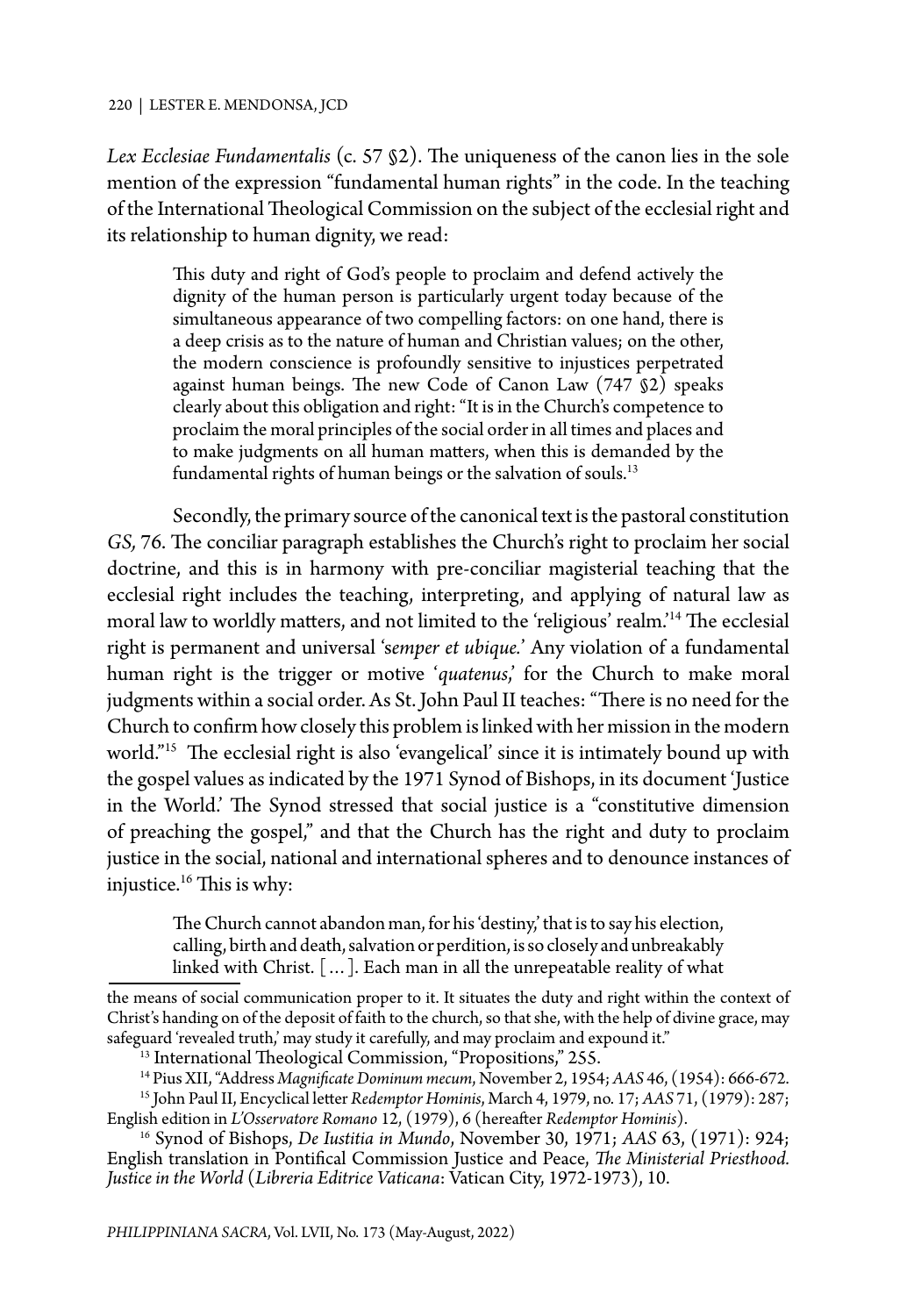he is and what he does, of his intellect and will, of his conscience and heart. Man who in his reality has, because he is a 'person,' a history of his life that is his own and, most important, a history of his soul that is his own. […]. Since this man is the way for the Church, the way for her daily life and experience, for her mission and toil, the Church of today must be aware in an always new manner of man's 'situation.' That means that she must be aware of his possibilities, which keep returning to their proper bearings and thus revealing themselves. She must likewise be aware of the threats to man and of all that seems to oppose the endeavor "to make human life ever more human" and make every element of this life correspond to man's true dignity-in a word, she must be aware of all that is opposed to that process (*Redemptor Hominis*, no. 14).

The Catholic Church maintains that the biblical foundations of humans created in the image and likeness of God, is the basis for human dignity. The secular world also regards human dignity as the foundation for human rights without referring to the biblical root. The Catholic Church and the secular world both agree on the importance of human dignity, even though they differ on their views about the source of human dignity.

#### **Social Implications**

Participation is the key element when it concerns the common good of society. The pastoral constitution defines the common good as "the sum total of social conditions which allow people to participate either as groups or as individuals, to reach their fulfilment more fully and more easily" (*GS,* 26). In context of the defense of fundamental human rights, the common good is served when members of any society, civil or ecclesial assist '*subsidium*,' (subsidiarity) each other - both vertically from a superior to an inferior body or horizontally among themselves - and strive to work together (synodality) according to each one's ability and responsibility within society. Within the ecclesial society, the social implication of participation is characterized by shared responsibility for the sake of fulfilling her evangelizing mission. The social implications of participation have always been visible in the Church in the defense of fundamental human rights. To address concrete local situations, lower hierarchical levels have adapted the moral principles provided by the universal magisterium; while the latter works in consultation with the lower levels to 'listen' and to obtain relevant information about national and diocesan ecclesial life, with the sole motive of journeying together for a common salvific mission.17 In 17 Francis, "Address for the 50th Anniversary of the Synod of Bishops*,*" in *Origins* 45, (2015): 382:

<sup>&</sup>quot;It is a mutual listening in which everyone has something to learn. The faithful people, the college of bishops, the bishop of Rome: all listening to each other, and all listening to the Holy Spirit, the "Spirit of truth" ( Jn 14:17), in order to know what he "says to the churches" (Rev 2:7)" (hereafter "*Address for the 50th Anniversary of the Synod of Bishops*").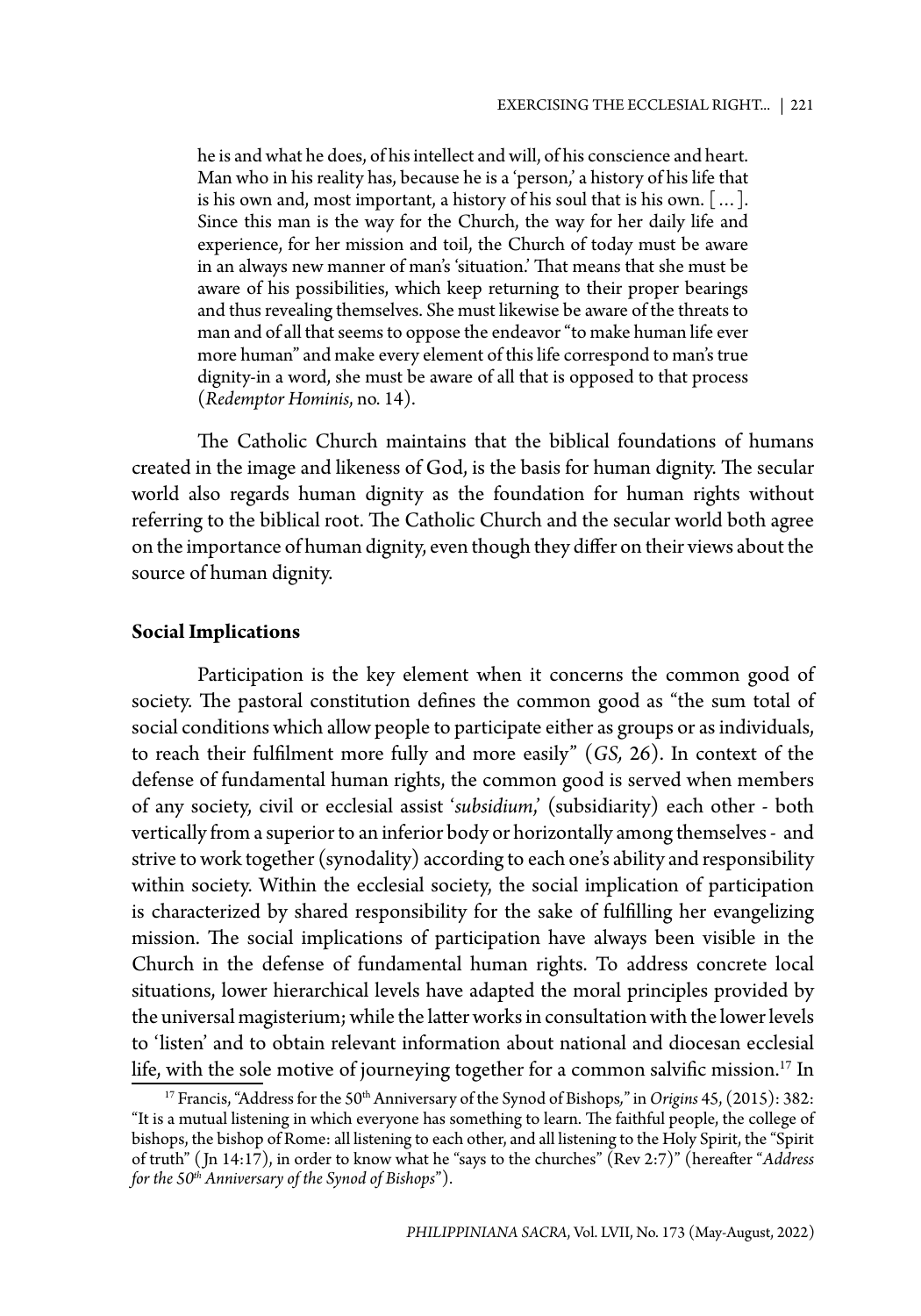the Church, everyone contributes, either as an individual or in association, whether directly or through representation, to the life of the civil and ecclesial community, always from the perspective of the common good. The social element of participation is expressed not only by the authentic magisterium of the bishops, but also by pastors of souls and the laity and all those who are committed to proclaiming and preaching her divine and moral principles.

## *Subsidiarity*

Subsidiarity in the context of the social order is the most constant and characteristic directive of the Church's social doctrine and has expressly been implied in Church teachings since the first social encyclical.<sup>18</sup> The first explicit magisterial statement on subsidiarity occurs in an address by Pope Pius XII to newly created cardinals on February 20, 1946. The Pontiff takes inspiration from the social encyclical of Pope Pius XI, *Quadragesimo anno*. 19 The Pontiff provides a glimpse of the capabilities of the faithful who are called to participate in the realm of their social life and its different dimensions. The context for the mention of the principle was based on the social rights of each person:

Our Predecessor of happy memory, Pius XI, in his encyclical on the social order, *Quadragesimo anno*, drew from this same idea a practical conclusion; indeed he stated a principle of general validity, that is, that what individuals can do by themselves and with their own abilities must not be taken from them and given to the community. This principle applies equally for smaller and inferior communities vis-à-vis larger and superior communities. For, as the wise Pontiff went on to say, all social activity is by its nature subsidiary: it must serve as a support for the members of the social body and must never destroy or absorb them. These are truly enlightening words which apply to social life at all of its levels and also for the life of the Church, without prejudice to her hierarchical structure.<sup>20</sup>

<sup>18</sup> Leo XIII, Encyclical letter *Rerum Novarum*, May 15, 1891; *Acta Leonis* XIII 11, (1892): 101- 123.

<sup>19</sup> Pius XI, Encyclical letter *Quadragesimo Anno*, May 25, 1931; *AAS* 23, (1931): 177-228.

<sup>20</sup> Pius XII, "Consistorial Allocution," *AAS* 38, (1946), 144. English translation in *The Catholic Mind* 44, (1946): 196. G. Mucci interprets the papal expression "without prejudice to her hierarchical structure" in the text, as "excluding the applicability of the principle of subsidiarity to the hierarchical structure." See G. Mucci, "Il principio di sussidiarieti e la teologia del Collegio episcopale," *La Civiltà Cattolica* 137, (1986): 433-435. Mucci here seems to be answering the claim of O. von Neil-Breuning, that the phrase indicates the compatibility between the principle and the structure, O. von Neil-Breuning, "*Subsidiarität* in der Kirche," *Stimmen der Zeit* 204, (1986): 147-157. Refuting this interpretation, Komonchok argues that Mucci bases his interpretation on the model of the '*societas perfecta inaequalium*' that existed at the time, rather than the internal argument of the text itself. Instead, Komonchok states: "If, subsidiarity was incompatible with the hierarchical structure of the Church, the Pope would not be able to contrast the Church to imperialistic tendencies which deprive people of all responsibility and initiative!" See J.A. Komonchak, "Subsidiarity in The Church: The State of the Question," *The Jurist* 48, (1988): 306.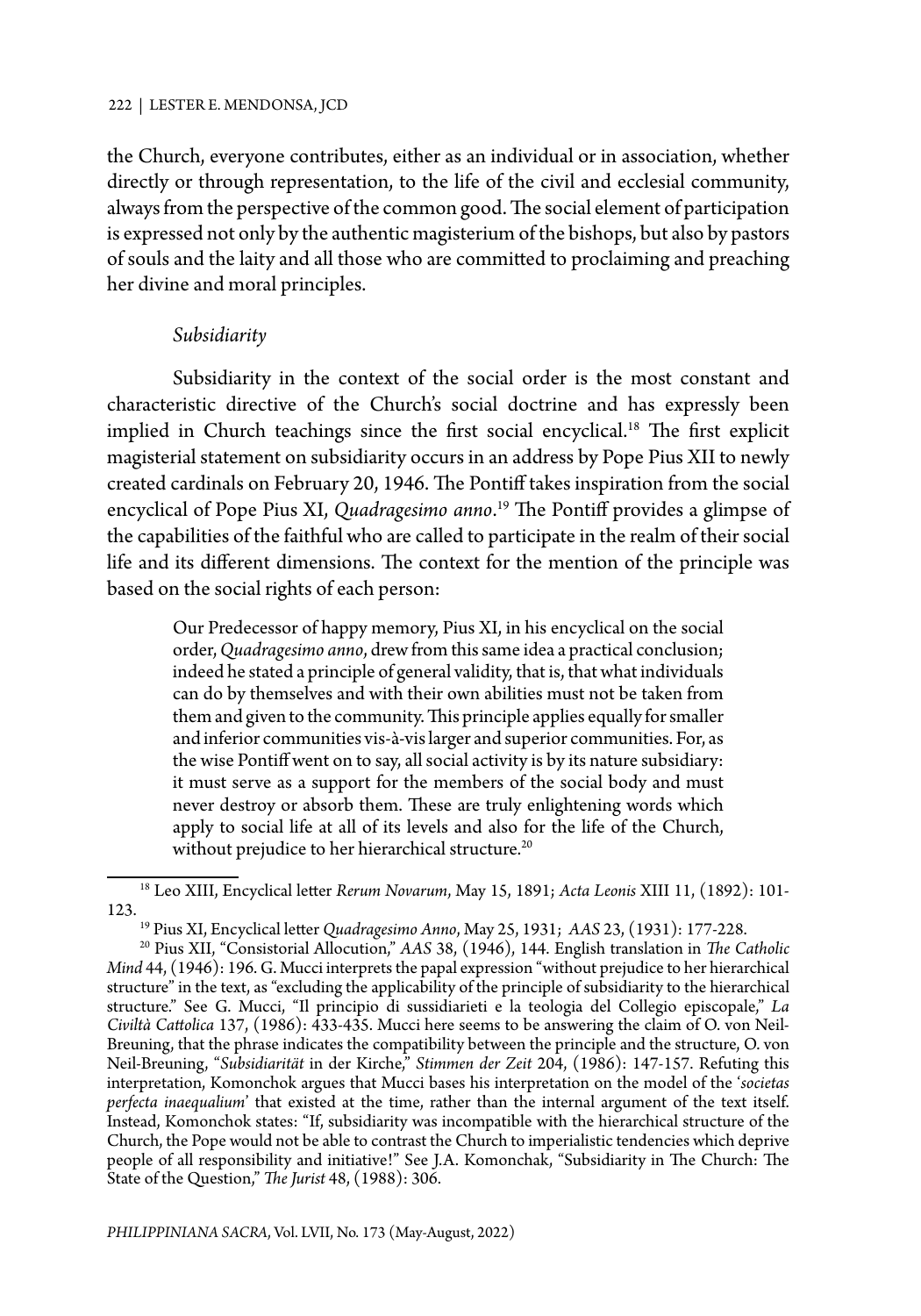Nearly seventy-five years later, Pope Francis in a recent catechesis returned to the teaching of Pope Pius XII. Speaking on the theme of "Subsidiarity and the virtue of hope," he calls for joint action and social and ecclesial participation by the faithful in accordance with their role in the Church and in society:

We must respond not only as individual people, but also beginning from the group to which we belong, from the role we have in society, from our principles and, if we are believers, from our faith in God. This principle has a double movement: from top to bottom and from bottom to top […]. We cannot leave the people out of participation; their wisdom, the wisdom of the humbler groups cannot be set aside (cf. Apostolic Exhortation *Querida Amazonia* [*QA*], 32; Encyclical *Laudato Si*', 63) […]. Everyone should be listened to, those who are at the top and those who are at the bottom, everyone. The principle of subsidiarity must be implemented, respecting everyone's autonomy and capacity to take initiative, especially that of the least [...] True change is done by everyone, all the persons that form a people. All the professions, all of them. And everything together, everyone in the community. If everyone does not contribute, the result will be negative. […]. Let us not be afraid to dream big, seeking the ideals of justice and social love that are born of hope.<sup>21</sup>

It is evident that participation is the key concept in the involvement of the faithful in the social dimensions of their lives to bring about true change. The Pope emphasizes the need for all to participate in the social challenges of their lives and society in accordance with their capacities, while respecting the independence of each one, as if to say: 'all are responsible for the social order but not in the same way;' "As I have said, "it is not advisable for the pope to take the place of local bishops in the discernment of every issue that arises in their territory."22 In canonical terms, the faithful have the right to "proclaim, and if necessary, defend" Christian teaching which includes the fundamental rights of humankind (cc. 229 §1; 252 §1; 384; 459 §1), and for the lay faithful "to permeate and perfect the temporal order" (c. 225 2§). Speaking to the bishops of the Philippines in 1990, St. John Paul II suggested that "Bishops also need to practice a *subsidiarity* which leaves ample room for the cooperation of priests and qualified lay persons in activities not strictly related to their pastoral office."23 In the words of Pope Francis: "Each person is called to contribute

<sup>&</sup>lt;sup>21</sup> Francis, "General Audience on Subsidiarity and the Virtue of Hope," L'Osservatore Romano 39, (2020): 3.

<sup>&</sup>lt;sup>22</sup> Francis, "Address for the 50<sup>th</sup> Anniversary of the Synod of Bishops," 384.

<sup>23</sup> John Paul II, "Address to the Bishops of the Philippines, *ad limina*," *AAS* 82, (1990): 1399. Emphasis not in the original. Pontifical Council for Justice and Peace*, Compendium of the Social Doctrine of the Church* (*Libreria Editrice Vaticana: Vatican City,* 2004), no. 189 ( hereafter Compendium): "The characteristic implication of subsidiarity is participation which is expressed essentially in a series of activities by means of which the citizen, either as an individual or in association with others, whether directly or through representation, contributes to the cultural, economic, political and social life of the civil community to which he belongs. Participation is a duty to be fulfilled consciously by all, with responsibility and with a view to the common good."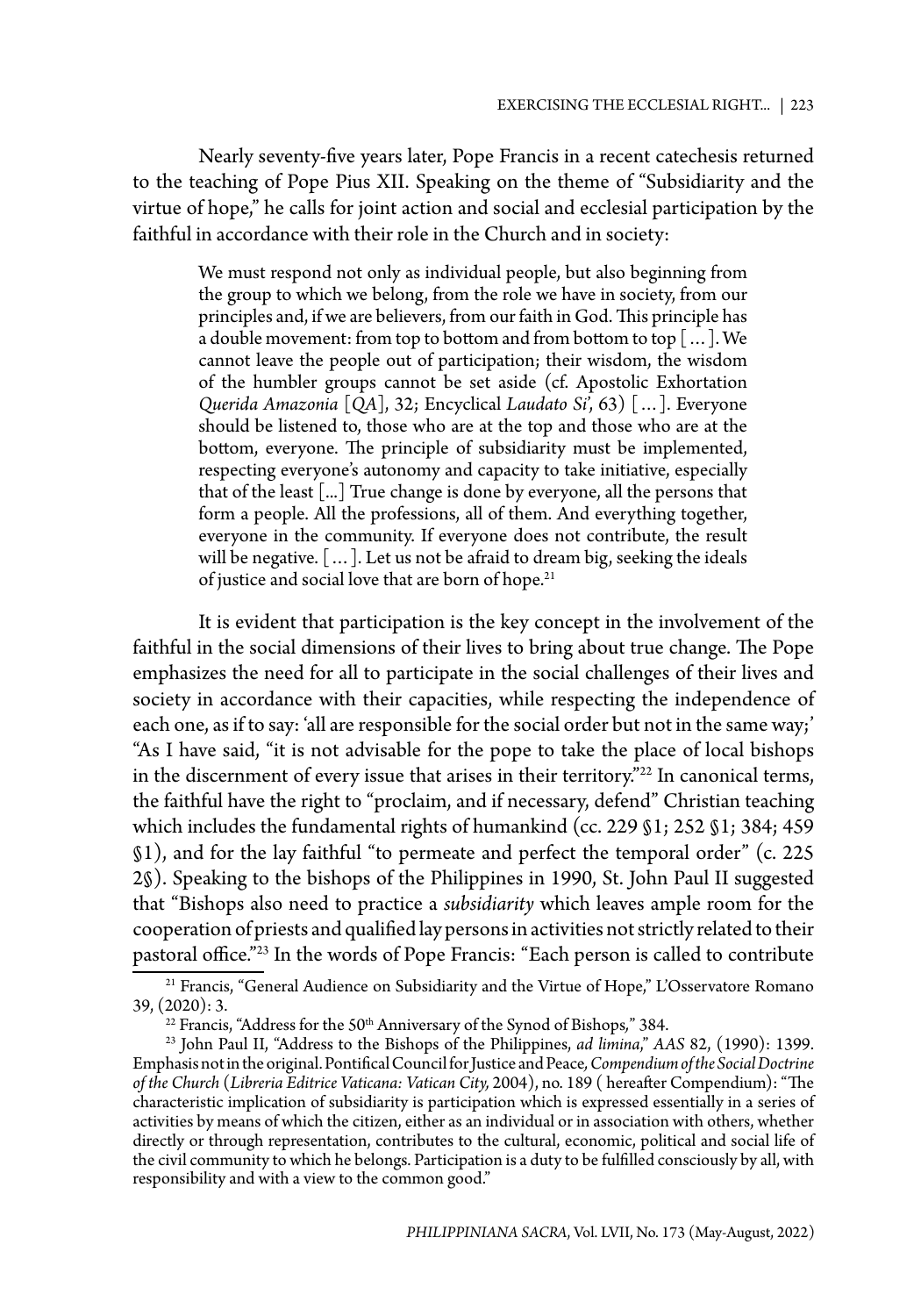with courage and determination, in line with the specificity of his or her proper role, to the respect of the fundamental rights of every person."<sup>24</sup> The curial reform of Pope Francis has *subsidiarity and synodality* among its guiding principles.<sup>25</sup> The updated statutes of the Dicastery for the Laity, the Family and Life, in article one subscribes to the principles of *subsidiarity and synodality* to be practiced within the Church.<sup>26</sup> The newly instituted Dicastery for Promoting Integral Human Development through her statutes is also tasked "to collect information and research in the areas of justice and peace, the development of peoples and the promotion and defense of human dignity and human rights."27 The task will necessarily involve the participation of the faithful and religious and secular institutes in the collection of social data for research activity for the defense of fundamental human rights. All in all, subsidiarity, understood as '*subsidium*' has already begun to be visible in the ecclesiological fabric of the Church for the intent of a greater and common good and the *bonum ecclesiae*. The role of the magisterium, the episcopal conferences, the diocesan bishops, the clerics and religious and even the lay faithful in the proclamation of the moral principles either independently and/or with the hierarchy within the spirit of spiritual communion is therefore an integral part of the ecclesial right to defend and promote the fundamental human rights of peoples.

## *Synodality*

The ecclesiological concept of synodality refers to the participation of the whole People of God in the life and mission of the Church, that is, all the faithful

26 Francis, "Updated Statutes of the Dicastery for Laity, the Family and Life," *Origins* 48, (2018): 59: "Article 1: The dicastery is competent in those matters pertinent to the Apostolic See for the promotion of life and the apostolate of the lay faithful, for the pastoral care of the young, the family and its mission, following God's plan and for the protection and support of human life. For these purposes, in accordance with the principles of collegiality, *synodality and subsidiarity*, the dicastery maintains relations with the episcopal conferences, local churches and other ecclesial bodies, promoting exchange between them and offering its collaboration to promote values and initiatives related to the aforementioned matters." Emphasis not in the original.

27 Francis, "Statutes of the Dicastery for Promoting Integral Development," *Origins* 46, (2016): 248, article 3 §2. The entire Dicastery is divided into four operational Areas or Sections: Management; Research and Study; Pastoral Works and Diakonia; Migrants and Refugees.

<sup>24</sup> Francis, "Address to the International Conference on Human Rights," *L'Osservatore Romano* 51, (2018): 8; The Catechism of the Catholic Church, no. 1929 (*Libreria Editrice Vaticana*: Vatican City, 1998).

<sup>25</sup> Francis, "Address to the Curia," *Origins* 46, (2017): 504-505: "Some Guiding Principles of the Reform. These are principally 12: individualism; pastoral concern; missionary spirit; organizational clarity; improved functioning; modernization; sobriety; *subsidiarity; synodality*; catholicity; professionalism and gradualism. This involves the reordering of areas of competence specific to the various dicasteries, transferring them if necessary, from one dicastery to another, in order to achieve autonomy, coordination and subsidiarity in areas of competence and effective interaction in service. [...]. Here too, respect must be shown for the principles of subsidiarity and clear organization with regard to relations with the Secretariat of State and, within the latter, among its various areas of competence, so that carrying out its proper duties it will be of direct and immediate assistance to the Pope." Emphasis not in the original.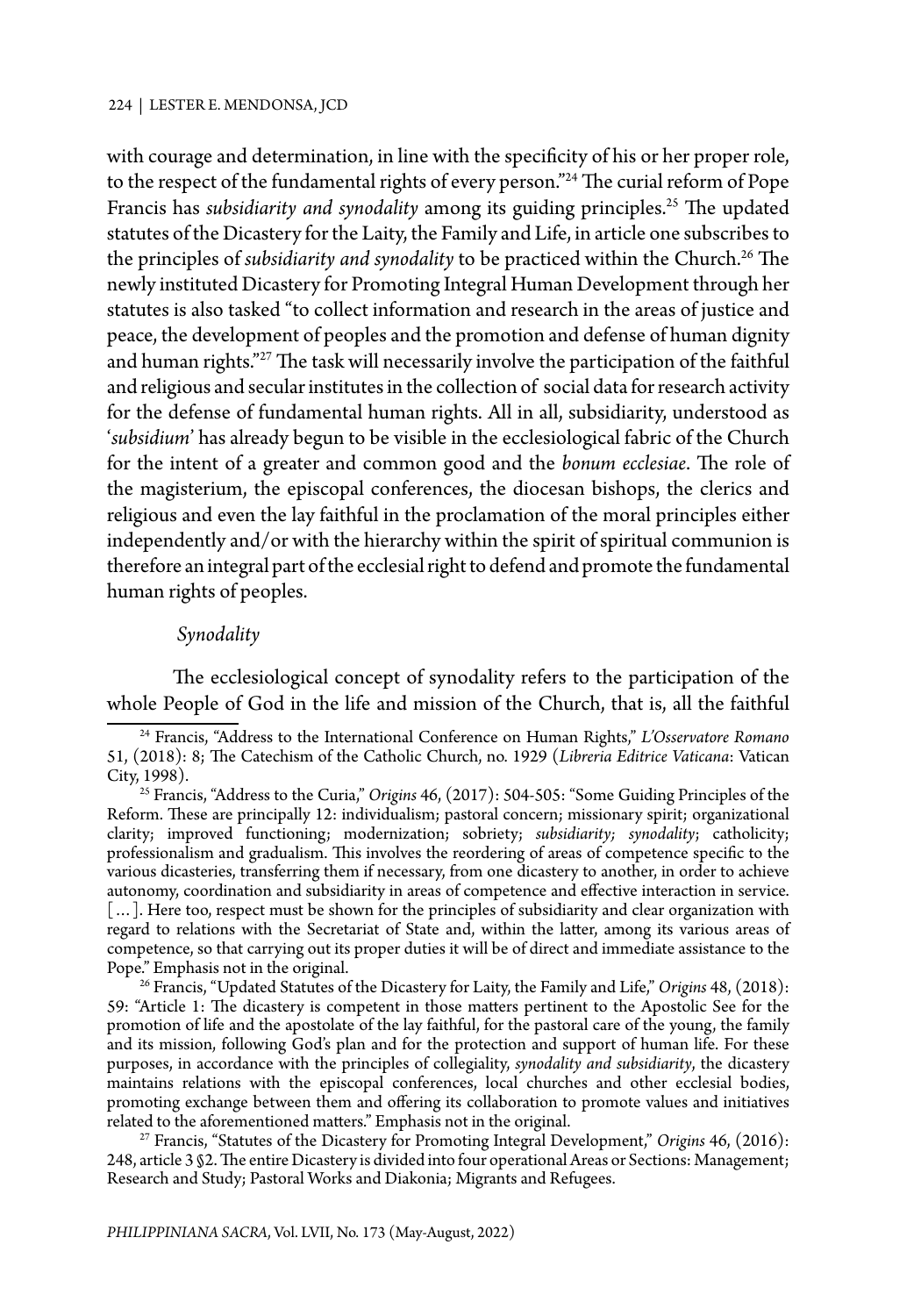are qualified to serve the Church through the gifts they have received from the Holy Spirit.<sup>28</sup> Synodality is basically the active participation of the diversity of qualities and charisms of the faithful for the building up of the kingdom of God**.** The Final Document of the 2019 Synod of Bishops Special Assembly for the Pan-Amazonian Region echoes the synodal and evangelical working style of the Church:

Synodality also characterizes the Church of the Second Vatican Council, understood as the People of God in their equality and common dignity with regard to the diversity of ministries, charisms and services. "Synodality is the specific *modus vivendi et operandi* of the Church, the People of God, which reveals and gives substance to her being as communion when all her members journey together, gather in assembly and take an active part in her evangelizing mission" that is to say, in "the involvement and participation of the whole People of God in the life and mission of the Church" (ITC, *Synodality in the Life and Mission of the Church*, 2018, 6-7).29

By working together and journeying together for a common goal and by respecting the ecclesial role of each baptized faithful and their respective ontological status and common condition, the ecclesial mission of salvation is better served (cc. 222 2§; 223 §1). Synodality reflects the social *diakonia* of the Church since "The Church's synodal life presents itself, in particular, as *diakonia* in the promotion of a social, economic and political life of all peoples under the banner of justice, solidarity

<sup>&</sup>lt;sup>28</sup> International Theological Commission, "Synodality in the Life and Mission of the Church," in Texts and Documents (*Libreria Editrice Vaticana*: Vatican City, 2018), 66-67 (hereafter Synodality); Congregation for the Clergy, et al., Instruction *Ecclesiae de Mysterio*, August 15, 1997, Premiss; *AAS* 89, (1997): 852; English translation in *Origins* 27, (1997-1998): 391: "This call for the active participation of all the faithful in the mission of the Church has not been unheard. The 1987 Synod of Bishops observed; "The Holy Spirit continues to renew the youthfulness of the Church and has inspired new aspirations towards holiness and the participation of so many lay faithful. This is witnessed, among other ways, in the new manner of active collaboration among priests, religious and the lay faithful; by active participation in the Liturgy; in the proclamation of the Word of God and catechesis; in the multiplicity of services and tasks entrusted to the lay faithful and fulfilled by them; by the flourishing of groups, associations and spiritual movements as well as by lay commitment to the life of the Church and in the fuller and meaningful participation of women in the development of society. This was likewise verified in the preparation for the 1994 Synod of Bishops on Religious Life where it is stated: 'Through all, there should be a sincere desire to instill an authentic rapport of communion and of collaboration between the Bishops, institutes of consecrated life, the secular clergy and the laity." In the subsequent Post-Synodal Exhortation the Supreme Pontiff confirmed the specific contribution of religious life in the mission and the building up of the Church.'"

<sup>&</sup>lt;sup>29</sup> General Secretariat of the Synod of Bishops, "Final Document of the Synod of the Amazon," *Origins* 49, (2019): 502; "Preparatory Document for Synod on the Amazonian Region," *Origins* 48, (2018): 124: "In the outgoing church (cf. *Evangelii Gaudium*, 46), which is 'missionary by nature' (*Ad Gentes*, 2, Aparecida, 347), all the baptized have the responsibility of being missionary disciples, participating in different ways and in different spheres. Indeed, one of the riches of the Church's magisterial teaching is that of 'always and everywhere proclaiming moral principles, including those pertaining to the social order, and making judgments on any human affairs to the extent that they are required by the fundamental rights of the human person or the salvation of souls" (Catechism, 2032; Code of Canon Law, Canon 747).'"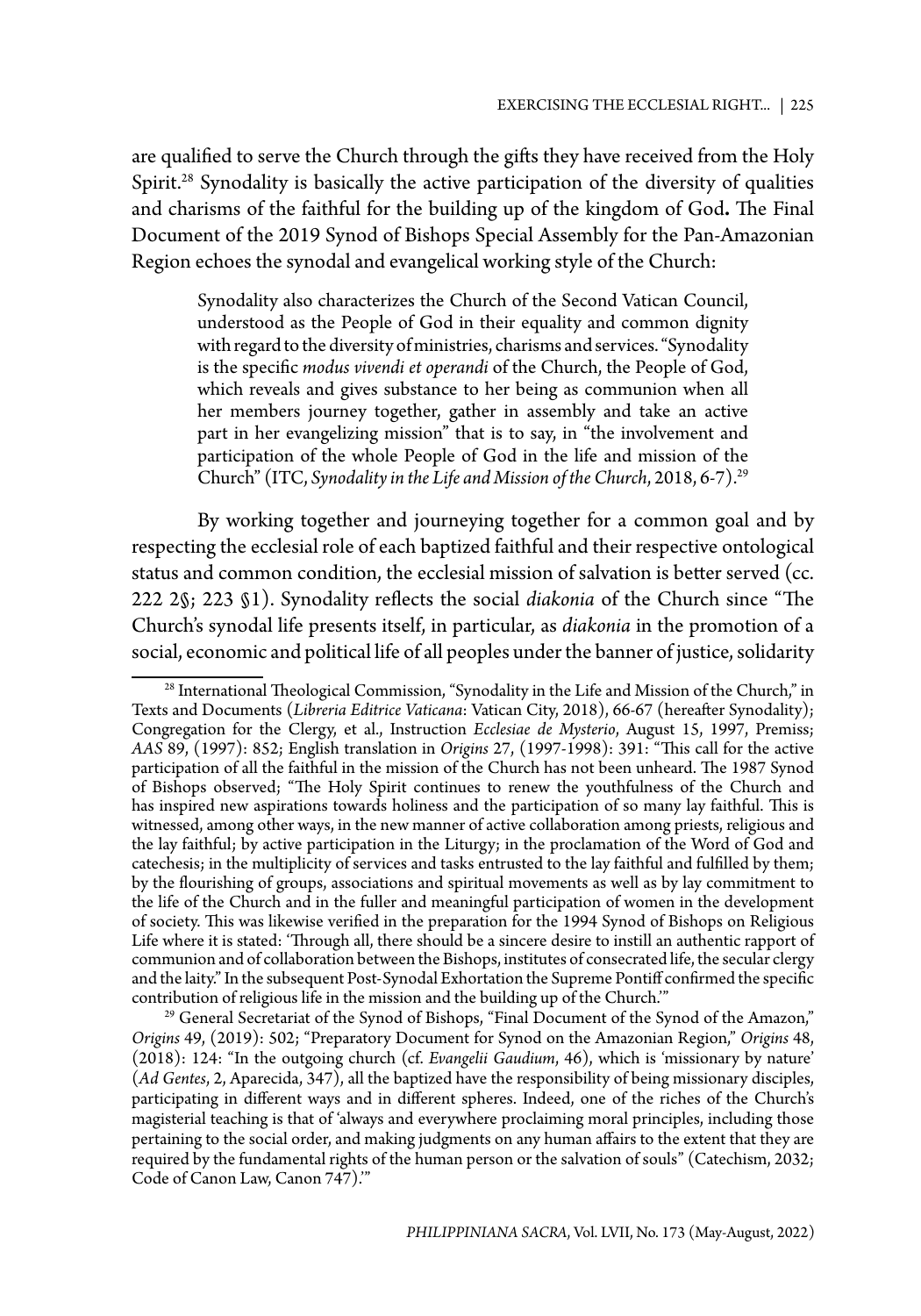and peace. God, in Christ, redeems not only the individual person, but also the social relations existing between them."30 As Pope Francis explains: "only to the extent that organizations keep connected to the 'base' and start from people and their daily problems, can a synodal Church begin to take shape."31 It demonstrates the face of the Church, as a potent moral force to propose solutions to social situations in a structural political crisis to the detriment of fundamental human rights. In the context of the papal April prayer intention, it is the collective role of all *Christifideles*, ordained and non-ordained to work together, to exercise the ecclesial right to promote and defend fundamental human rights in a synodal way, by consultation and planning, by action and evaluation, by proclamation and a judicious use of the new media.

## **Ecclesial Implications**

# *The Papal Magisterium*

The Popes are aware that the scope of their competency task to proclaim moral judgments and principles on human matters is limited to the extent of what is required by fundamental human rights or the salvation of souls (c. 747 §2). This element is explained in more detail by Pope Benedict XVI in *Deus Caritas Est*:

The Church cannot and must not take upon herself the political battle to bring about the most just society possible. She cannot and must not replace the State. Yet, at the same time, she cannot and must not remain on the sidelines in the fight for justice. She has to play her part through rational argument, and she has to reawaken the spiritual energy without which justice, which always demands sacrifice, cannot prevail and prosper. A just society must be the achievement of politics, not of the Church. Yet the promotion of justice through efforts to bring about openness of mind and will to the demands of the common good, is something which concerns the Church deeply.32

It however, does not limit the Popes to take their social and moral agenda in the defense of fundamental human rights to the international or public forum. Pope Francis was the fifth Pope - to exercise the ecclesial right in the defense of human rights to the general assembly of the United Nations - after his predecessors St. Paul VI in 1965, St. John Paul II in 1979 and 1995, and Pope Benedict XVI in 2008. He,

*PHILIPPINIANA SACRA*, Vol. LVII, No. 173 (May-August, 2022)

<sup>30</sup> International Theological Commission, "Synodality," no. 119.

<sup>&</sup>lt;sup>31</sup> Francis, "Address for the 50<sup>th</sup> Anniversary of the Synod of Bishops," 383.

<sup>32</sup> Benedict XVI, Encyclical letter *Deus Caritas Est*, December 25, 2005, no. 28; *AAS* 98, (2006): 239; English edition in *Origins* 35, (2006): 551. Also see Vatican II, *Declaration on Religious Liberty*, *Dignitatis Humanae,* ecember 7, 1965, no. 6; in *AAS* 58, (1966)*:* 932: "The common good of society is made up of those conditions of social living which enable people to develop their own qualities most fully and easily. It consists chiefly in the safeguarding of the rights and duties of the human person."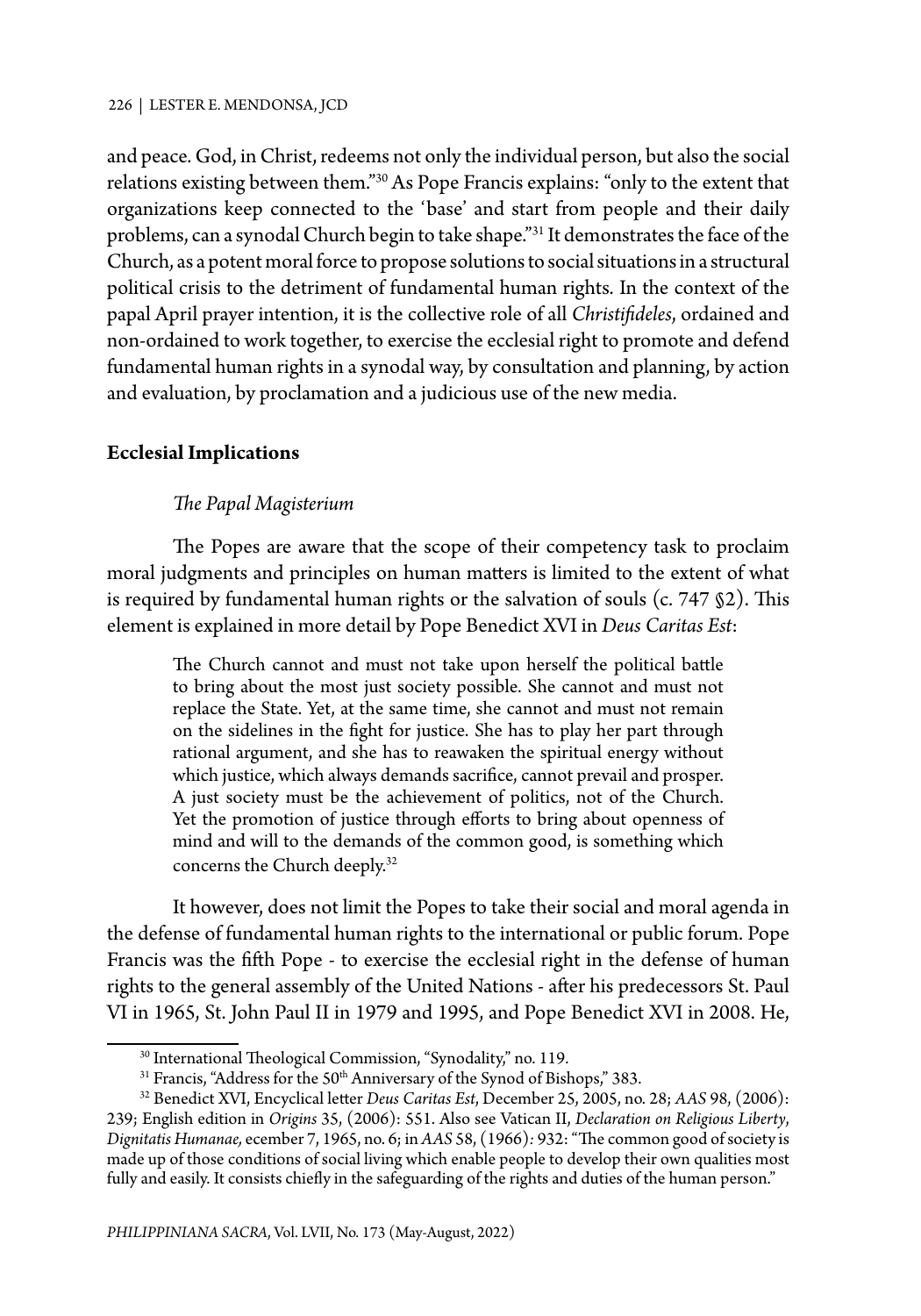Pope Francis addressed the assembly in person in 2015 and by video message in 2020.<sup>33</sup> Analyzing the content of these speeches in minute detail is beyond the scope of this article, however a brief examination of the theme of human rights in their messages would be appropriate. In 1965, as the first Pope to speak to the UN general assembly, St. Paul VI clearly informs the esteemed audience of the ecclesial right to proclaim moral and spiritual principles:

We know that you are fully aware of this. So listen now to the rest of our message […]. The edifice you are building does not rest on purely material and terrestrial foundations, for in that case it would be a house built on sand. It rests most of all upon consciences […]. The edifice of modern civilization has to be built on spiritual principles, for they are the only ones capable not only of supporting it, but of shedding light on it and inspiring it. And we are convinced, as you know, that these indispensable principles of higher wisdom cannot rest on anything but faith in God.

Fourteen years later, St. John Paul II in his message to the assembly, prophetically echoed the prayer of intention of Pope Francis in the context of the human values in the Universal Declaration of Rights, by stating that if the Declaration "was decisively subjugated by what is wrongly called political interest, but often really means no more than one-sided gain, and advantage to the detriment of others, or a thirst for power regardless of the needs of others," it implied nothing less than "a destruction" of the Declaration itself. Repeating the sentiments in 1995, the Pontiff again stated that the Church had a right to voice her "serious concern when some people today deny the universality of human rights, just as they deny that there is a human nature shared by everyone […]. If countries are able to offer respect for human rights, by replacing where necessary unjust, corrupt, or authoritarian forms of government with participatory and democratic ones, will they not in this way unleash the best civil and economic energies of their people? […]." Pope Benedict XVI in

<sup>33</sup> Paul VI, "Address to the General Assembly of the United Nations," *The Pope Speaks*, 20 (1965): 152; John Paul II, "Address to the General Assembly of the United Nations," *L'Osservatore Romano*  42, (1979): 9. Benedict XVI, "Address to the General Assembly of the United Nations," *Origins* 37, (2008): 747-750; Francis, "Address to the General Assembly of the United Nations," *Origins* 45, (2015): 327-331; www.vatican.va/content/francesco/en/messages/pont-messages/2020/ documents/papa-francesco 20200925 videomessaggio-onu.html: "It is in fact painful to see the number of fundamental human rights that in our day continue to be violated with impunity. The list of such violations is indeed lengthy and offers us a frightening picture of a humanity abused, wounded, deprived of dignity, freedom and hope for the future." J. Langan, "Human Rights in Roman Catholicism," *Journal of Ecumenical Studies* 19, (1982): 67-68: "The Roman Catholic Church has stepped boldly in the aftermath of the Second Vatican Council (1962-1965) to develop a refined human rights theology and advocacy. The encyclical *Pacem in Terris* can be considered as the first official papal text explicitly dedicated to human rights. In reading the "signs of the times," the Church perceived the need to proclaim the "universal, inviolable and inalienable" rights of all men, against any discrimination. The social encyclical *Populorum Progressio*, continuing in the perspective followed by the Council highlights the Christian foundation of human rights and shows how faith transforms their very inner dynamics."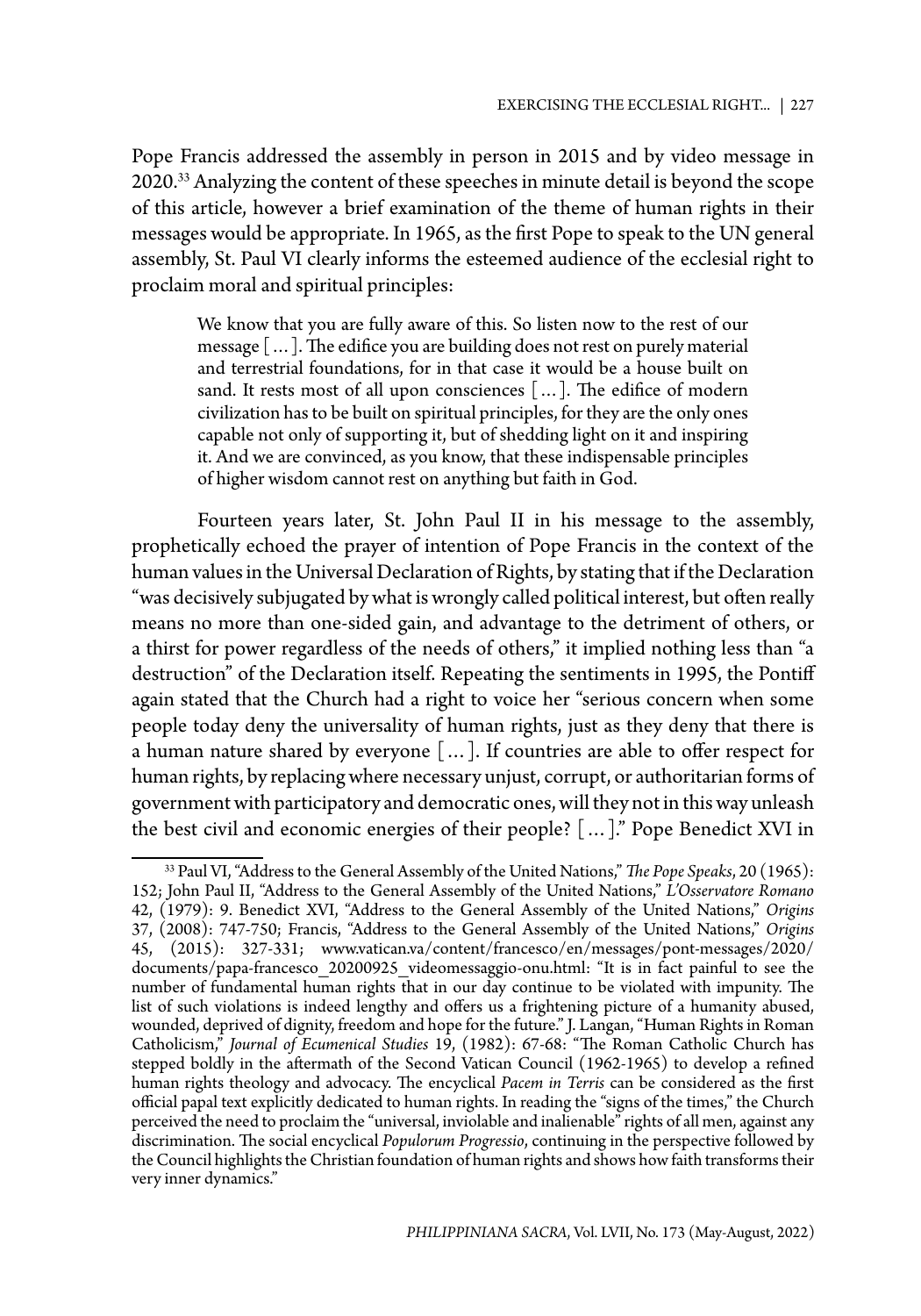2008 continued the urgings of his predecessor by reminding the family of nations of their "responsibility to protect," the human dignity and rights of each person because they "are based on the natural law inscribed on human hearts and present in different cultures and civilizations. He challenges the principle of (civil) legality where rights are considered "purely in terms of legality […] divorced from the ethical and rational dimension which is their foundation and their goal." The Pontiff posits nine reasons, as being the cause why fundamental rights are in practice, not considered equal for all, a topic that is also central to the prayer intention. The magisterial nine reasons have ironically become more acute today. They are: (1) the threat posed by cultural relativism (2) the risks of positivism (3) the unsettled question of the foundations of human rights (4) utilitarianism (5) selective approaches to basic rights (6) escalating demands for new rights (7) individualistic interpretations of rights (8) denial of the relationship between rights and responsibilities, and (9) the threat to religious freedom by dogmatic secularism. Pope Francis, in his address to the UN in 2015 continues the papal thread on the theme of human dignity and human rights, but within the context of social justice. In his 2020 video message, the Pope further provides three reasons into the purpose why political autonomies restrict the rights of individuals which he considers as "an attack against humanity itself." These are  $(1)$  lack of respect for human dignity,  $(2)$  the promotion of ideologies with reductive understandings of the human person, and (3) a passion for absolute power and control. The papal messages at the UN general assembly have been a dynamic witness of the moral and spiritual identity of the Church in the world, an institution who without any temporal power nor material interest to compete, can exercise with moral conviction and authority (*Fratelli tutti,* no. 276), with her right to vindicate the basic rights of each person and their dignity for the sole reason of the transcendental element they possess. In this regard, the papal prayer intention echoes the mind of Pope Francis expressed in *Fratelli Tutti*:

If one does not acknowledge transcendent truth, then the force of power takes over, and each person tends to make full use of the means at his disposal in order to impose his own interests or his own opinion, with no regard for the rights of others. The root of modern totalitarianism is to be found in the denial of the transcendent dignity of the human person who, as the visible image of the invisible God, is therefore by his very nature the subject of rights that no one may violate (no. 273).

By returning to the theme of human rights in a public forum before national leaders and representatives and without being unduly concerned of the effects for speaking the truth in charity on behalf of all humankind, the papal magisterium is a constant witness and beacon of hope to the victims. In *Evangelii Gaudium*, Pope Francis has made it known that if "the just ordering of society and of the state is a central responsibility of politics, the Church cannot and must not remain on the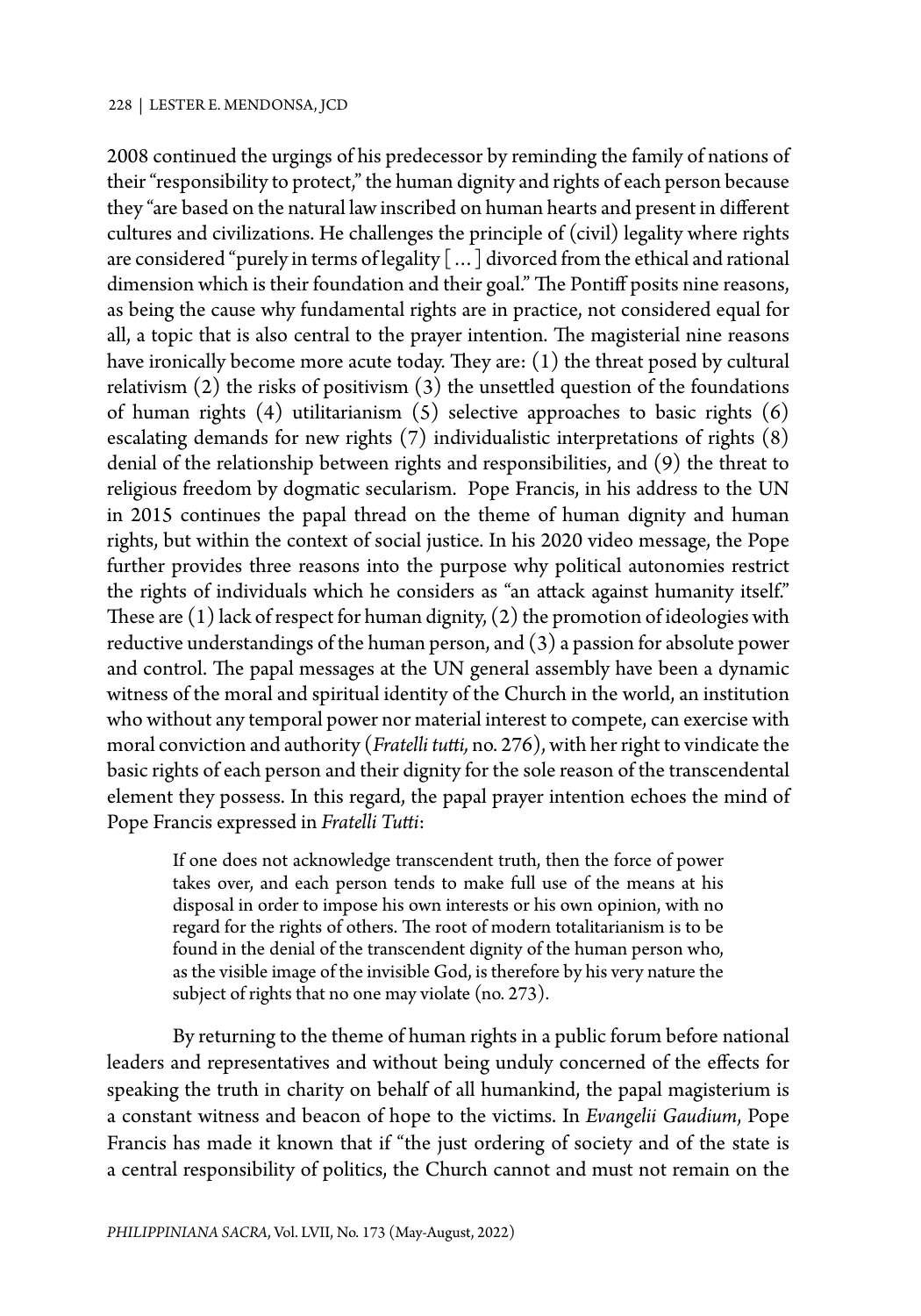sidelines in the fight for justice" (no. 183). In the annual reflection of Pope Benedict XVI to the Roman Curia, he asserts the ecclesial right of the Church and therefore of the papal magisterium to affirm her moral voice in the secular world irrespective of unease from civil society:

If we tell ourselves that the Church ought not to interfere in such matters, we cannot but answer: are we not concerned with the human being? Do not believers, by virtue of the great culture of their faith, have the right to make a pronouncement on all this? Is it not their - our - duty to raise our voices to defend the human being, that creature who, precisely in the inseparable unity of body and spirit, is the image of God?34

The papal magisterium considers the ecclesial right to proclaim moral principles and defend fundamental human rights includes religious freedom:

Even religious freedom, "an essential requirement of the dignity of every person [and] a cornerstone of the structure of human rights" (Message for the 1988 World Day of Peace, Preamble) is often undermined. There are many places where this right cannot be fully exercised. The Holy See defends it, demands that it be universally respected, and views with concern discrimination against Christians and against the followers of other religions.35

For this reason, the compendium of the social doctrine and the Catechism of the Catholic Church are not static doctrinal teachings but a dynamic reflection of Church teachings that are updated and explained in more detail based on the signs of the times, when it especially concerns human rights.<sup>36</sup> For example, this criterion has been evident in recent times when the magisterium has declared:

<sup>34</sup> Benedict XVI, "Address to the Roman Curia," *Origins* 35, (2006): 538.

<sup>&</sup>lt;sup>35</sup> Benedict XVI, "Address to the UN General Assembly," 749; Francis, "Address at inter-religious gathering, Abu Dhabi, UAE," *Origins* 48, (2018): 607. Also see "Executive Order on Religious Liberty," *Origins* 47, (2017): 34-35: "In 2017, the President of the United States passed an executive order titled "Promoting Free Speech and Religious Liberty." It amends regulations, consistent with applicable law, to address conscience-based objections to the preventive-care mandate which had required in the past most religious employers to provide coverage of artificial birth control for their employees even if the employer morally opposes it. It also amended a 1954 order which bans churches and nonprofit organizations of all types from participating in partisan political activity at the risk of losing their tax-exempt status. The order states the Treasury Department shall ensure and "respect and protect the freedom of persons and organizations to engage in religious and political speech." It calls for department officials to "not take any adverse action against any individual, house of worship or<br>other religious organization" for speaking about "moral or political issues from a religious perspective."

<sup>&</sup>lt;sup>36</sup> R. Martino, "Presentation of the Compendium of the Social Doctrine of the Church," www.vatican.va/roman\_curia/pontifical\_councils/justpeace/documents/rc\_pc\_justpeace\_ doc 20041025 compendio-dottrina-sociale en.html: "It will require constant updating  $[\dots]$ in order to interpret the new signs of the times." *Evangelii Gaudium*, 182: "The church's teachings concerning contingent situations are subject to new and further developments and can be open to discussion, yet we cannot help but be concrete - without presuming to enter into details - lest the great social principles remain mere generalities that challenge no one."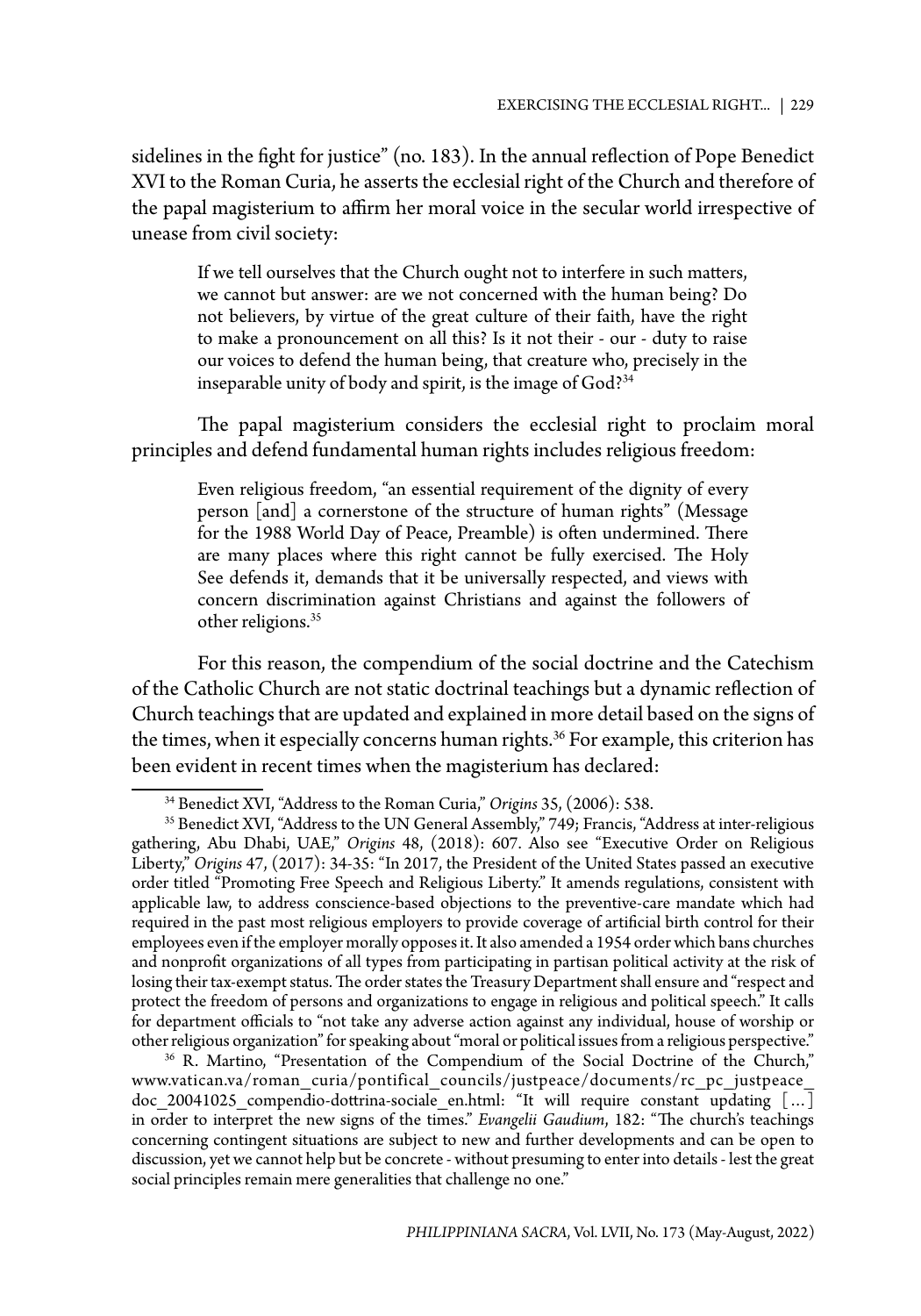- the inadmissibility of the death penalty as indicated in the duly amended text of article 2267 of the Catechism of the Catholic Church,
- her lack of competency and power to bless unions of persons of the same sex,
- the handling of delicate pastoral situations at critical and terminal stages of life,
- juridical and moral criteria concerning even the burial of the deceased, and the conservation of their ashes in the case of cremation,
- the morality of using some anti-Covid vaccines,
- the liceity of a hysterectomy in certain cases,
- certain bioethical questions, and even
- on matters of artificial nutrition and hydration to persons in a permanent vegetative state.<sup>37</sup>

The authority with which the papal magisterium exercises its right as a defender of human rights, whether personal or social ones, is explained by the fact that her moral and spiritual voice is dictated by the Gospel teachings (*Fratelli tutti*, no. 277) and her salvific mission that is focused exclusively on the human persons and their environment.

## *Episcopal Conferences*

The dogmatic constitution states that "episcopal conferences can today make a manifold and fruitful contribution to the concrete application of the spirit of collegiality."38 The decree on the pastoral office of bishops, exhorts bishops of a same nation or region to unite, to offer "forms and methods of apostolate carefully designed to meet contemporary conditions."39 The 1983 Code of Canon Law contains thirteen canons which concern episcopal conferences (cc. 447-459). Canon 447 reiterates the conciliar teaching concerning the scope of episcopal conferences to promote the common good in multiple ways. The apostolic letter *Apostolos Suos* enumerates the responsibilities of the teaching office of the episcopal conferences.<sup>40</sup>

<sup>&</sup>lt;sup>37</sup> See the website of the Congregation for the Doctrine of the Faith for details on the documents, (www. vatican.va/roman curia/congregations/cfaith/doc doc index.htm);

<sup>&</sup>lt;sup>38</sup> Vatican II, Dogmatic Constitution *Lumen Gentium*, November 21, 1964, no. 23; *AAS 57*, (1965): 28; Flannery, 51.

<sup>39</sup> Ibid., Decree *Christus Dominus*, October 28,1965, no. 37, in *AAS* 5,8 (1966): 693, Flannery, 981.

<sup>40</sup> John Paul II, Apostolic letter, *Apostolos Suos*, May 21, 1998; *AAS* 90, (1998): 641-658; English translation in *Origins* 28, (1988): 152-157. The conferences of bishops were required to amend their statutes to implement *Apostolos Suos* (hereafter *AS*). Also see Congregation for Bishops, Letter, *La*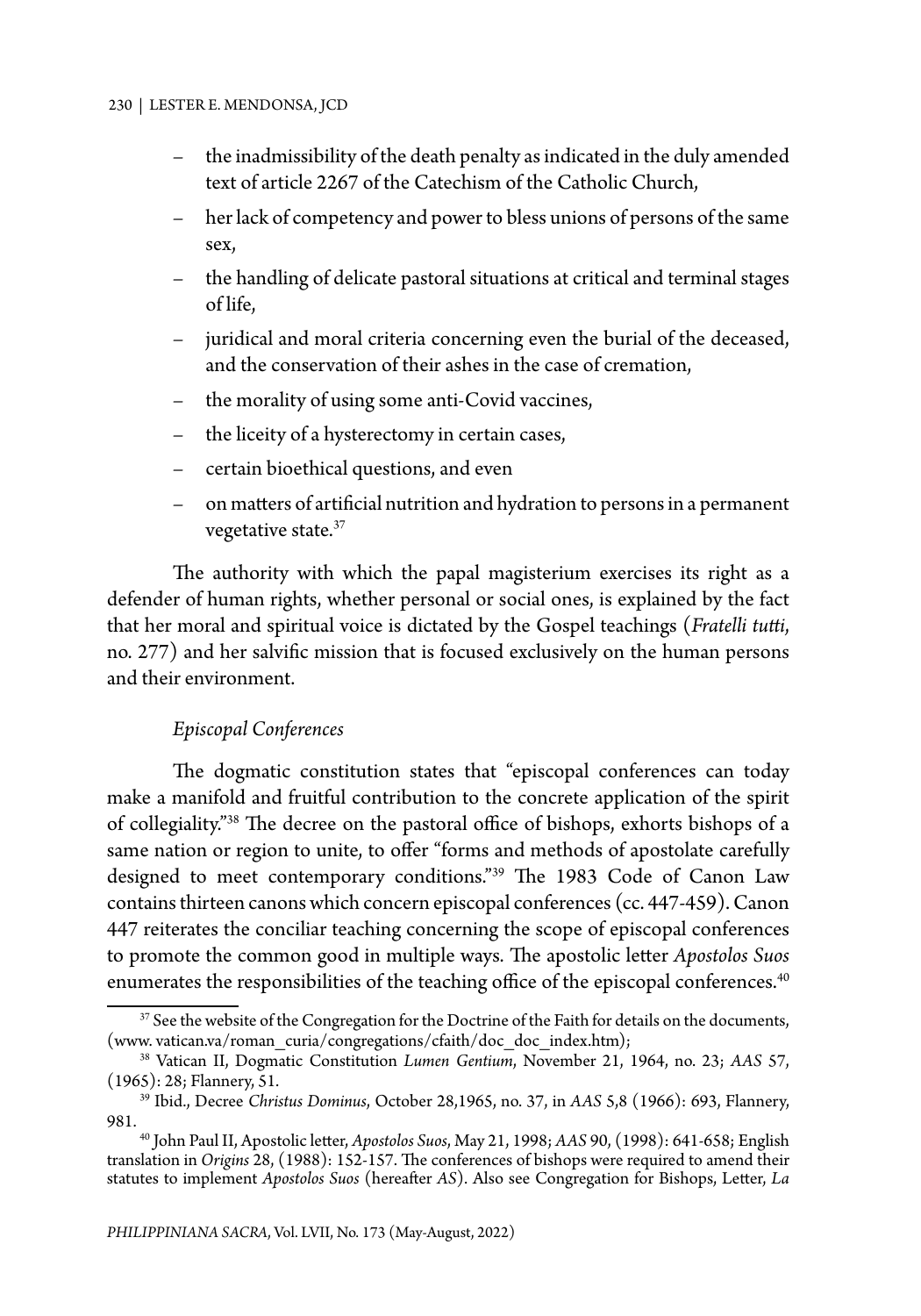In the teaching of *Apostolos Suos*, one understands better the practical objective of the conferences as an organ which responds collectively to regional or national situations with statements for "the promotion and safeguarding of faith and morals, the defense of human life, of peace and of human rights, also in order to ensure their protection in civil legislation, the promotion of social justice" (*AS* 15). The code also recommends that episcopal conferences establish fraternal relations with each other "in order to promote and defend whatever is for the greater good" (c. 459 §1).

Consequently, regional episcopal conferences now include groupings of conferences to become the long pastoral and teaching arm of the moral authority of the Church in the defense of human rights or salvation of souls within a wider ecclesiastical network.<sup>41</sup> These include for example, the European Bishops Conference (COMECE), the Federation of Asian Bishops Conference (FABC), the symposium of European and African bishops created in 2004 for pastoral solidarity, the German and African bishop conferences which meet regularly and issue statements concerning human rights based on socio-cultural crises that affect the two continents. Since 2003, the episcopal conferences of Mexico and the United States meet annually to coordinate pastoral strategy on the human rights of migrant workers and related moral issues. This North American initiative has recently expanded to include Central American Episcopal Conferences. The same applies to the groupings of episcopal conferences of Africa and Madagascar (SECAM), and the Association of Member Episcopal Conferences in Eastern Africa (AMECEA). In South America, the Consejo Episcopal Latin-American (CELAM) has repeatedly defined the regional Church's social and moral issues for the sake of greater pastoral clarity and organic unity before the civilian governments.

More concretely and in the spirit of synodality, Pope Francis has utilized the statements and letters of the episcopal conferences to contextualize the lives of the particular Churches to his teachings, given that the papal magisterium is "not expected to offer a definitive or complete word on every question which affects the Church and the world" (*Evangelii Gaudium*, 16).<sup>42</sup> The collective and prophetic

*Congregazione*, May 13, 1999; *AAS* 91, (1999): 996-999. F.A. Sullivan, "The Teaching Authority of Episcopal Conferences," *Theological Studies* 63, (2002): 472-493 (hereafter "*Teaching Authority*"); The documents of episcopal conferences, regulated by the 1998 motu proprio *Apostolos Suos* generally reflect the religious, social and moral order of their regions on fundamental human rights or the salvation of souls.

<sup>41</sup> F. Sullivan, SJ, "Teaching Authority," 475-485. The author provides an exposition of the multiple groupings of episcopal conferences in the universal Church.

<sup>42</sup> In the encyclical letter '*Laudato Si*', Pope Francis refers to statements from episcopal conferences and intercontinental episcopal conferences nearly twenty times *in toto*, both in the footnotes and in the main text. English translation in *Origins* 45, (2015): 113-151. In the apostolic exhortation, *Evangelii Gaudium*, Pope Francis mentions the statements of six episcopal conferences, in *Origins* 43, (2013): 421-465. The apostolic exhortation*, Amoris Laetitia contains* documents from ten regional episcopal conferences, in *Origin,* 45, (2016): 777-827.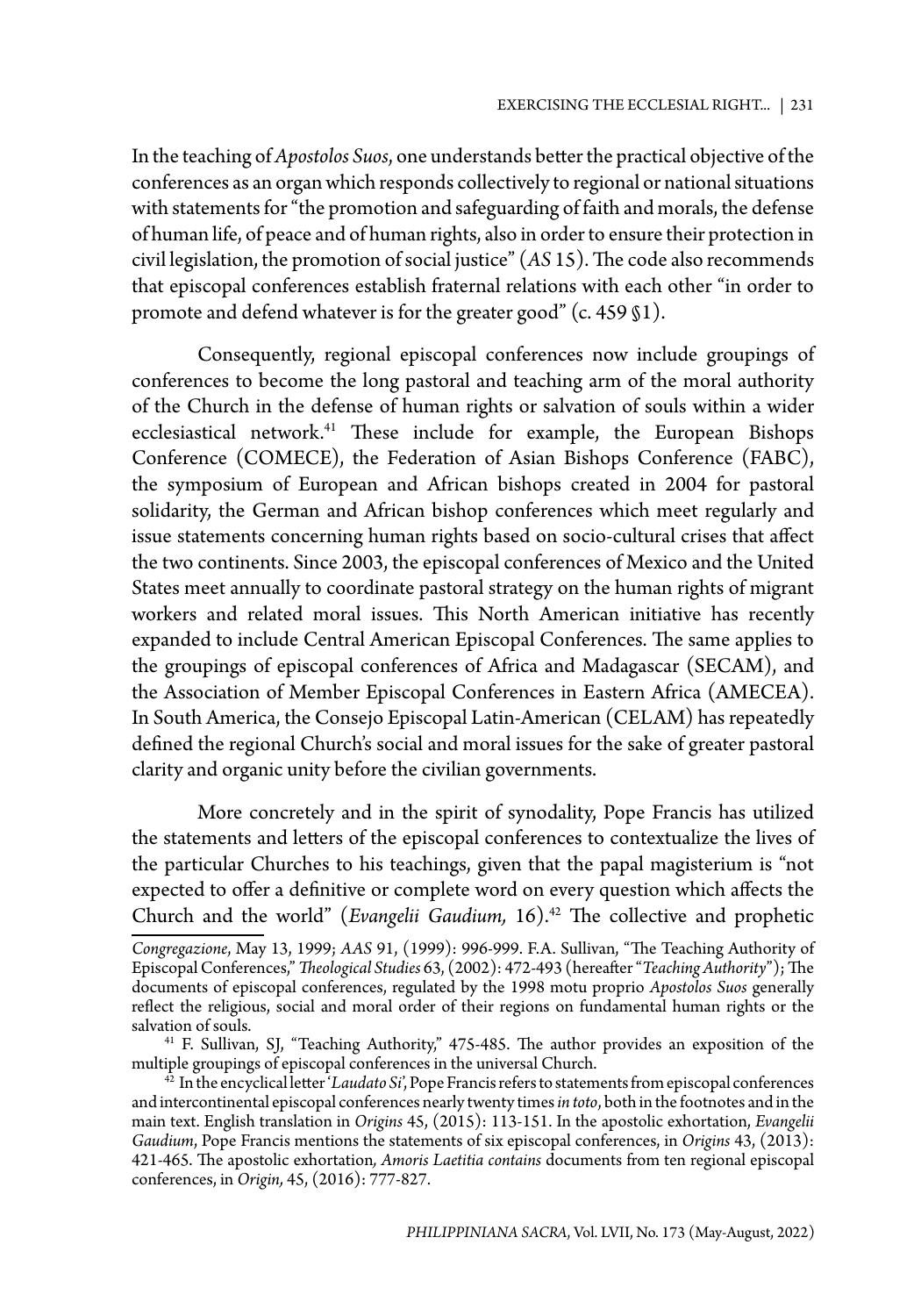moral voice of the conferences of bishops represents the mind of the Church within a spirituality of communion, for the sake of the defense of fundamental human rights within their local and regional situations. They have become a singular juridical and pastoral point of reference and a moral irritant to civil leaders, on matters of social justice, human dignity and freedoms by their ecclesial stance on behalf of and alongside those "who risk their lives while fighting for fundamental rights under dictatorships, authoritarian regimes and even in democracies in crisis," as the April prayer intention reminds all.

#### *The Diocesan Bishop*

Every bishop is "a prophet of justice" called to meet the rapidly changing spiritual and moral needs of his people. <sup>43</sup> Episcopal ordination confers on him the right and duty to be the spokesman and protector for faith and morals in the local church. A bishop is always in the frontline for all situations of injustice within his jurisdiction. He is the guardian of the transcendent character of the human person, and a sign of their hope. (*GS,* 72, 76). His portion of the People of God is always the first *locus* for every social and moral crisis, for any violation to fundamental human rights or salvation of souls. In the words of Pope Francis, "the bishops act as authentic guardians, interpreters and witnesses of the faith of the whole Church, which they need to discern carefully from the changing currents of public opinion."<sup>44</sup> His understanding of the multiples social dimensions of the culture of his jurisdiction is a great asset to his teaching ministry given that he is constantly called to comment on public matters, to air an opinion on civic legislations that violate the moral law, to publicly reaffirm basic human values and fundamental human rights. In the postsynodal document, *Pastores Gregis*, St. John Paul II provides an insight into the sentiments of the synodal fathers concerning the differing moral and human rights issues in their dioceses:

During this Synod, we could not close our eyes to many other collective tragedies... A drastic moral change is needed... How can we keep silent when confronted by the enduring drama of hunger and extreme poverty [...] the flood of refugees and immigrants [...] the hopelessness of so many children and youth abandoned to life on the streets, the exploitation of women […]: the list is not exhaustive! […]. In many areas the world resembles a powder-keg ready to explode and shower immense suffering upon the human family.45

<sup>43</sup> John Paul II, Post-synodal apostolic exhortation Pastores Gregis, October 16, 2003, no. 67; AAS, 96, (2004): 915; English translation in L'Osservatore Romano 43, (2004): 15 (hereafter Pastores Gregis).<br><sup>44</sup> Francis, "Address for the 50<sup>th</sup> Anniversary of the Synod of Bishops," 383.

<sup>45</sup> *Pastores Gregis*, no. 67. General Secretariat of the Synod of Bishops, *Instrumentum laboris*, *The Bishop: Servant of the Gospel of Jesus Christ for The Hope of The World* (*Libreria Editrice vaticana*: Vatican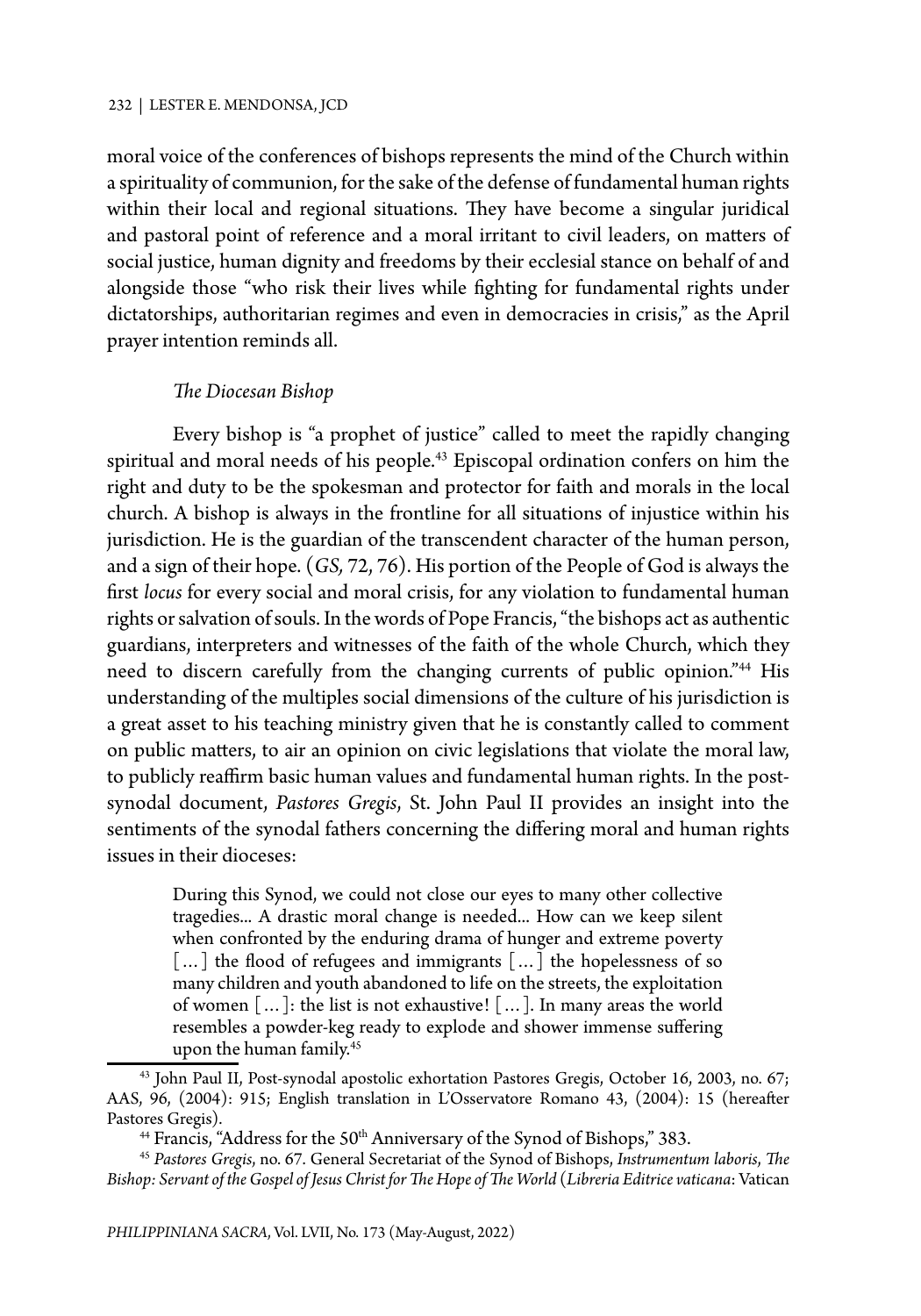Every moral and human rights crisis that vibrates in a diocese demands an episcopal teaching response that is reflective of the moral principles of the universal magisterium. This is why, a local is called to "stand in the midst of the Church as a vigilant sentinel, a courageous prophet, a credible witness and a faithful servant of Christ […]" (*Pastores Gregis* 3). Susan Wood, in her essay on the bishop as teacher rightly characterizes this aspect of his role as "communal-dialogical" in nature.<sup>46</sup> In ecclesiological terms, the *munus pastoralis* of a bishop makes him a moral and religious figurehead of the local Church before the civil community and a beacon of hope to the faithful for the protection of their human rights.

## *Clerics and Consecrated Persons*

In the words of *Pastores gregis* "A bishop is never alone: He is not alone in the universal Church and he is not alone in his own particular Church." (no. 74). Speaking to the Synod of Bishops in 2015, Pope Francis acknowledges the principle of proximity and synodal flavor that the participative organs in diocese gives to the local Church: "The Code of Canon Law devotes ample space to what are usually called 'organs of communion' in the local church: the presbyteral council, the college of consultors, chapters of canons and the pastoral council. Only to the extent that these organizations keep connected to the 'base' and start from people and their daily problems can a synodal church begin to take shape."47 With clerics, consecrated men and women with their variety of charisms and the lay faithful with their groupings among their numbers, a diocese always reflects the social and ecclesial reality of the universal Church. Within a parish setting, a parish priest fulfills his role by reminding lay associations of their obligation to the criteria of ecclesiality which necessarily includes the defense of human rights (*Christfidelis Laici*, 30).<sup>48</sup> The apostolic and

City, 2001). For example, it interesting to note that in the forum for the synod - organized to discuss the *Lineamenta* - by the Canadian Catholic Conference of Bishops, there was no single response concerning the *munus docendi* of the Bishops on fundamental human rights. The closest summarized response to the question "*What challenges do the socio-cultural elements in society pose to the ministry of the bishop, in particular to proclaiming the Gospel?"* was: *"*There is a gulf between Church documents and the reality of peoples' lives. If we want to be credible in the 'marketplace of the new spirituality,' we will have to touch people personally and have something to say to their everyday concerns." https://www. cccb.ca/document/the-bishop-servant-of-the-gospel-of-jesus-christ-for-the-hope-of-the-world/.

<sup>46</sup> Susan Wood, "The Bishop as Teacher: Proclaiming the Living Word of God in the Church," *Revelation and the Church: Vatican II in the Twenty-first Century*, ed. R. Lucker and W. McDonough (Maryknoll, NY: Orbis, 2003), 9.

<sup>&</sup>lt;sup>47</sup> Francis, "Address for the 50<sup>th</sup> Anniversary of the Synod of Bishops," 383.

<sup>48</sup> *Christifideles Laici*, 60: "But for the lay faithful to take up actively this noble purpose in political matters, it is not enough to exhort them. They must be offered a proper formation of a social conscience, especially in the Church's social teaching, which contains principles - of reflection, criteria for judging and practical directives." Also see Directory, no. 41: "The priest cannot be satisfied with the laity having a superficial knowledge of the faith, but must seek to give them a solid formation, persevering in his efforts through theology lessons and courses on Christian doctrine, especially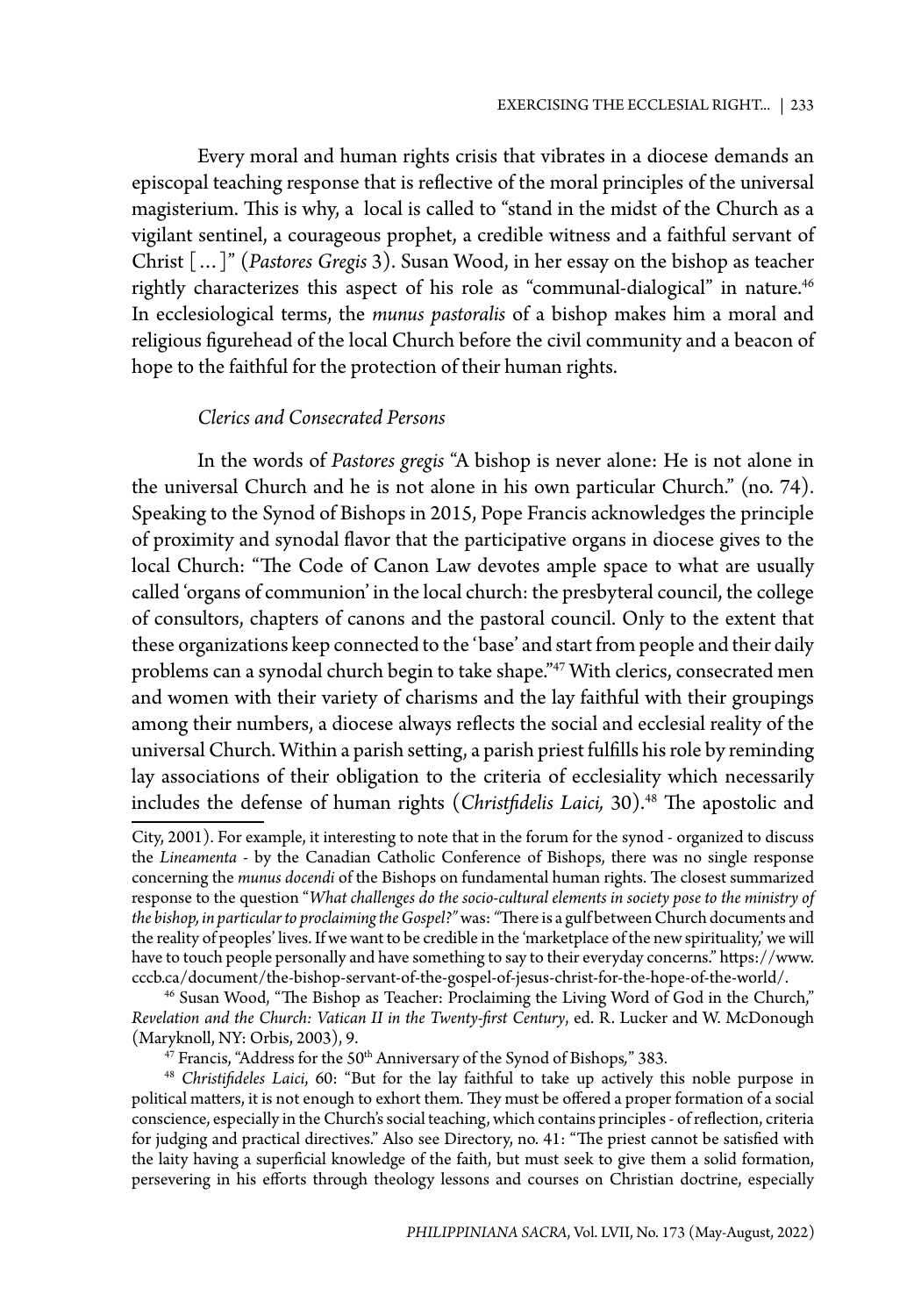pastoral ministry of clerics and consecrated men and women in the pastoral life of a diocese enables a bishop to better exercise his ecclesial right to defend fundamental human rights.<sup>49</sup> The place and position of consecrated women religious are also essential for the Church to exercise her rights in the defense of human dignity and human rights and "in fostering Christian doctrine and morals, family and social life, and especially in everything that affects the dignity of women and respect for human life […] and promoting the fundamental values of life and peace."50 The ministerial value of religious persons in each diocese, in the expression of Pope Francis, is always "a spiritual capital which contributes to the good of the whole body of Christ (cf. *Lumen Gentium*, 43), and not simply that of the individual religious families."51 From a juridical perspective, they contribute to the "welfare of the Church and of the institute" (c. 610 §1; *LG*, 44) and this includes being the maternal face of the Church for the defense of the rights of the faithful with due regard to their own charisms and particular laws. Even the apostolic role of non-ordained consecrated members in matters which involve the political sphere and the working class/trade unions in the defense of human rights must not be underestimated. In this context it is worthwhile to highlight the conclusions of the 1978 plenary assembly of the Sacred Congregation for Religious and for Secular Institutes.<sup>52</sup> Giving due caution to religious identity and the secular role of the laity in temporal matters, the Sacred Congregation in its plenary conclusions did not advocate a 'flight from the world,' but rather advocated a criterion of discernment for social action that revolve around "four great loyalties":

- i. fidelity to humanity and to our times,
- ii. fidelity to Christ and the Gospel,
- iii. fidelity to the Church and to its mission in the world, and

49 John Paul II, Post-synodal apostolic exhortation *Vita Consecrata*, March 25, 1996, no. 105, *AAS* 88, (1996): 481; English translation in *Origins* 25 (1996): 424: "What would become of the world if there were no Religious? Beyond all superficial assessments of its usefulness, the consecrated life is important precisely in its being unbounded generosity and love, and this all the more so in a world which risks being suffocated in the whirlpool of the ephemeral. Without this concrete sign there would be a danger that the charity which animates the entire Church would grow cold, that the salvific paradox of the Gospel would be blunted, and that the 'salt' of faith would lose its savor in a world undergoing secularization. The Church and society itself need people capable of devoting themselves totally to God and to others for the love of God."

51 Francis, Apostolic letter marking the start of the year of Consecrated Life, *Origins* 44, (2014): 487.

52 Sacred Congregation for Religious and for Secular Institutes, "Plenary Assembly on Religious and Human Promotion, 25 to 28 April, 1978" www.vatican.va/roman\_curia/congregations/ccscrlife/ documents/rc\_con\_ccscrlife\_doc\_12081980\_religious-and-human-promotion\_en.html.

through study of the Catechism of the Catholic Church and its Compendium. Such formation will help the laity to expedite in full their role as Christian animators of the temporal order (political, cultural, economic, social)."

<sup>50</sup> Ibid., no. 58.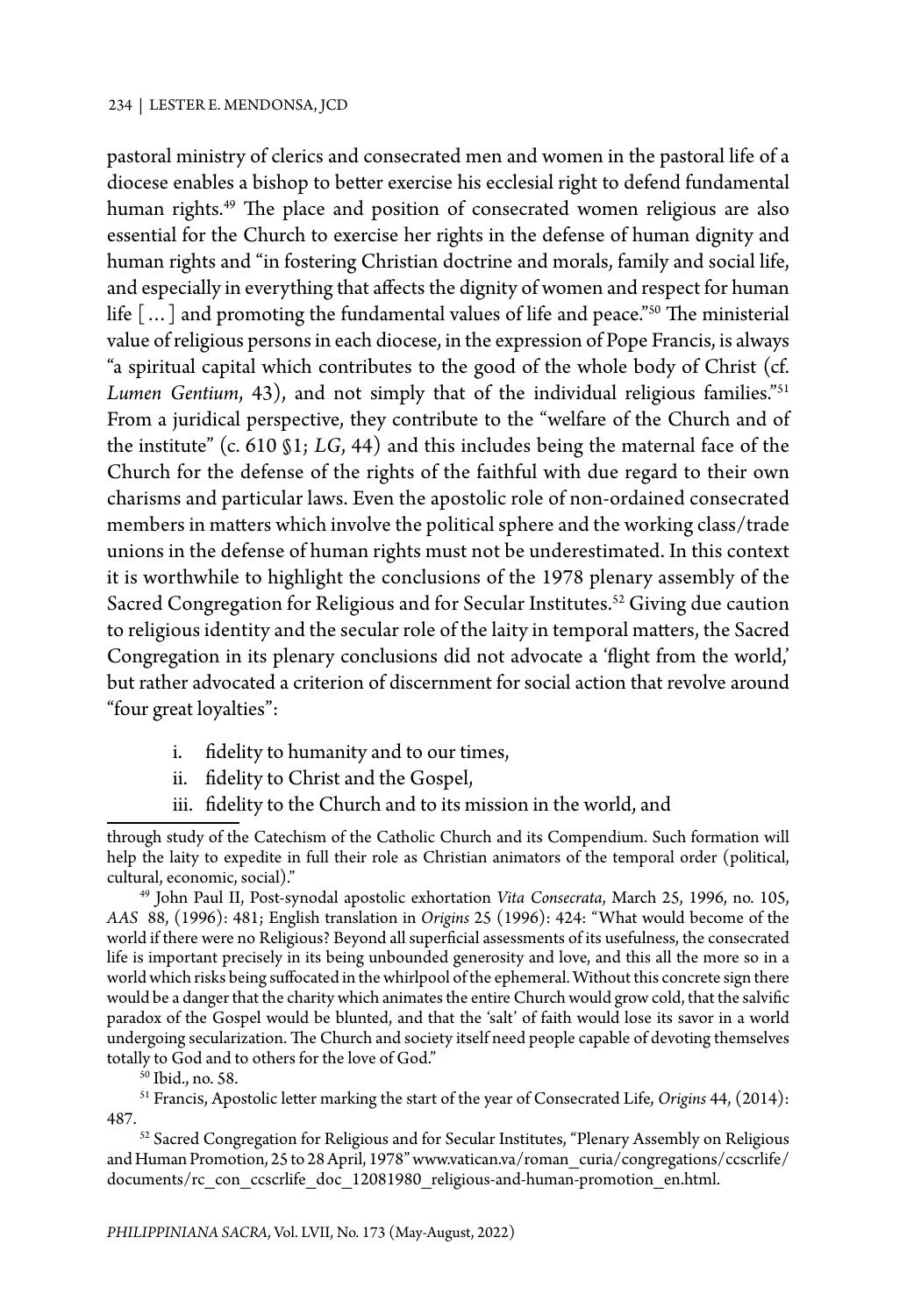iv. fidelity to religious life and to the charism of one's own institute.

On their part, consecrated and secular ordained clerics in accordance with canon 287 §1, are also called to defend fundamental human values or promote the common good short of playing an active role in political parties. In the words of Fratelli Tutti, Pope Francis is able to deftly draw a line between active political participation and total; detachment from being interested in political matters, at least for the salvation of souls: "It is true that religious ministers must not engage in the party politics that are the proper domain of the laity, but neither can they renounce the political dimension of life itself, which involves a constant attention to the common good and a concern for integral human development" (no. 276). In this regard, canon 747 §2 echoes the teachings of the 1971 Synod of Bishops on 'The Ministerial Priesthood' which states that:

Together with the entire Church, priests are obliged, to the utmost of their ability, to select a definite pattern of action, when it is a question of the defense of fundamental human rights, the promotion of the full development of persons and the pursuit of the cause of peace and justice; the means must indeed always be consonant with the Gospel.<sup>53</sup>

Commenting on the canon, the 2013 directory on the ministry and life of priests provides a pastoral rationale to the norm of law, when it states that: "The reduction of his mission to temporal tasks of a purely social or political nature, is foreign to his ministry, and does not constitute a triumph but rather a grave loss to the Church's evangelical fruitfulness."54 As an alternative and in the context of exercising his ecclesial right to defend human rights, the directory encourages clerics to indulge more in evangelizing the lay faithful in the Christian faith on matters which inform and promote religious and moral principles, not excluding the social doctrine of the Church, adherence with the norm of law: "so that they (the faithful) may live according to this teaching, to proclaim it and if necessary to defend it." (c. 229 1§). The directory rejects any conception which looks to confer dignity and value to a cleric based purely on his activity in secular affairs.

## *The Lay Faithful*

The lay faithful are constantly 'in the line of fire' to have their fundamental human rights violated. Lay persons are the face of the Church in the temporal world.

<sup>53</sup> General Secretariat of the Synod of Bishops, *The Ministerial Priesthood and Justice in the World*, 1971. (www.cctwincities.org/wp-content/uploads/2015/10/Justicia-in-Mundo.pdf).

<sup>54</sup> Congregation for the Clergy, *Directory for the Ministry and the Life of Priests*, no. 44 (*Libreria Editrice Vaticana*, Vatican City, 2013): "The reduction of his mission to temporal tasks of a purely social or political nature, or in any case alien to his identity, would be not a conquest but a most grave loss for the evangelical fecundity of the entire Church" (hereafter Directory).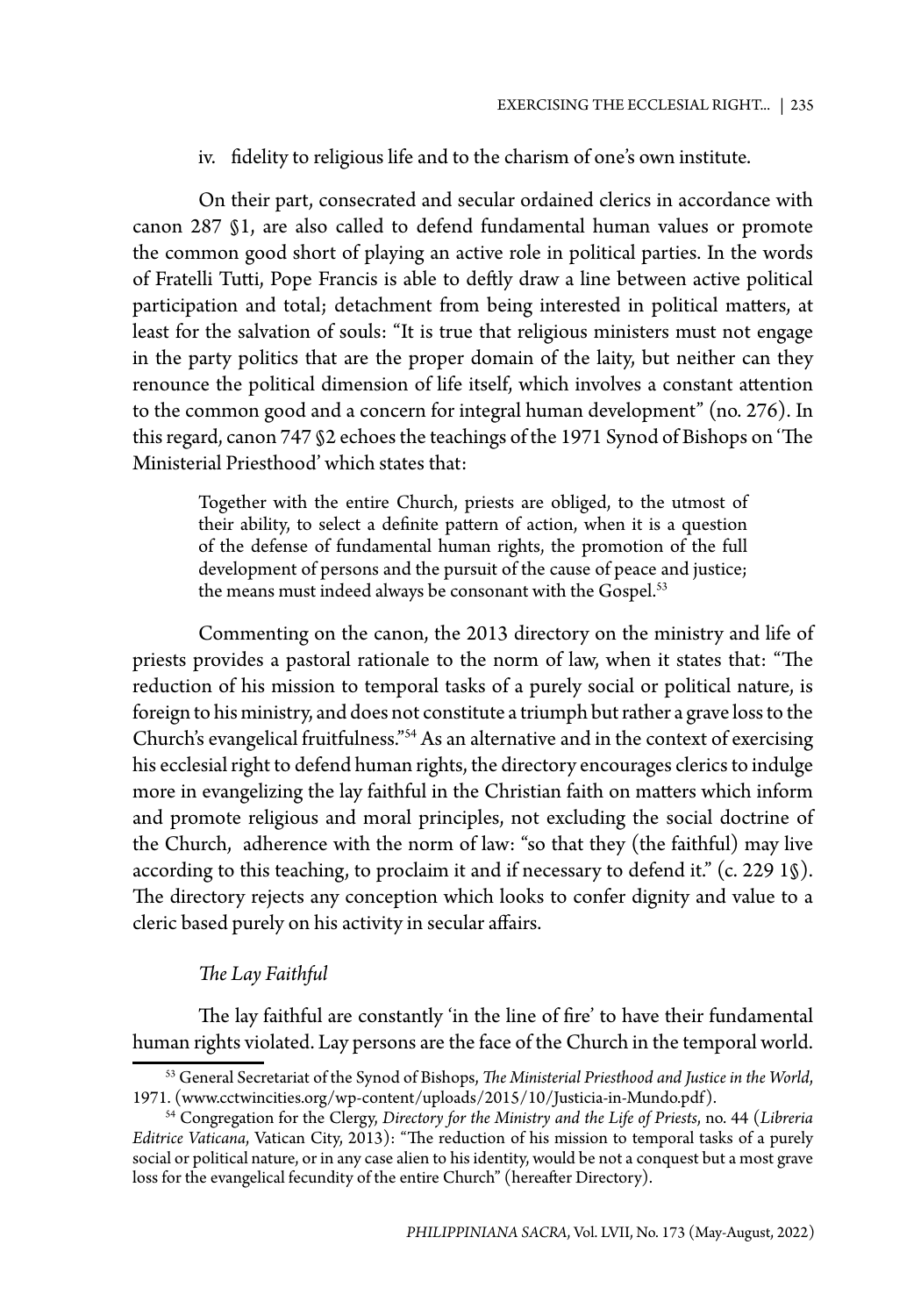As witnesses of the Gospel, lay faithful need to be aware of "not only of belonging to the Church, but also of being the Church, that is to say, the community of the faithful on earth under the leadership of the Pope, the head of all, and of the Bishops in communion with him" (*Christifidelis Laici,* 9). They are called to exercise the ecclesial mission in the world according to their condition (c. 226) based on the conciliar teaching that the secular character of their apostolate is vocational gift. In the interpretation of Cardinal Herranz, "The rich description of the apostolate of the laity is because the Council considered the temporal order as the "ordinary *locus theologicus* of their apostolic task, within and not outside nor on the fringes of the mission of the Church."55 Canon 216 provides the laity the right to promote or sustain apostolic action since they participate in the mission of the Church.<sup>56</sup> They have the duty and right of the lay person "to permeate and perfect the temporal order" is based on divine right itself (c. 225 1). This has been acknowledged by *Christifidelis Laici*:

In view of the moral challenges […] endangering not only fundamental human rights [...] it is of utmost importance that lay Christians with the help of the universal Church - take up the task of calling culture back to the principles of an authentic humanism, giving a dynamic and sure foundation to the promotion and defense of the rights of the human being (no. 38).

In harmony with conciliar and post-conciliar teaching the lay faithful are called to distinguish carefully between those rights and duties which are theirs as members of the Church, and those which they have as members of human society: "Let them strive to reconcile the two, remembering that in every temporal affair they must be guided by a Christian conscience, since even in secular business there is no human activity which can be withdrawn from God's dominion" (*LG*, 36) and again "The Christian who shrinks his temporal duties, shrinks his duties towards his neighbor, neglects God himself, and endangers his eternal salvation" (*GS,* 43). The Council has laid the foundation for the laity to be actively engaged in the exercise of their right to defend human values within the temporal sphere that is their social and specific domain for apostolate. The code has also shunned a clerical-centric narrative that would have contradicted the legitimate conciliar autonomy given to the lay faithful to involve themselves in the affairs of the world, to purify it from within like

<sup>55</sup> J. Herranz, "The juridical status of the laity: The contribution of the conciliar documents and the 1983 Code of Canon Law," *Communicationes* 17, (1985): 299.

<sup>&</sup>lt;sup>56</sup> Canon 216: "Since they participate in the mission of the Church, all the Christian faithful have the right to promote or sustain apostolic action even by their own undertakings, according to their own state and condition. Nevertheless, no undertaking is to claim the name Catholic without the consent of competent ecclesiastical authority."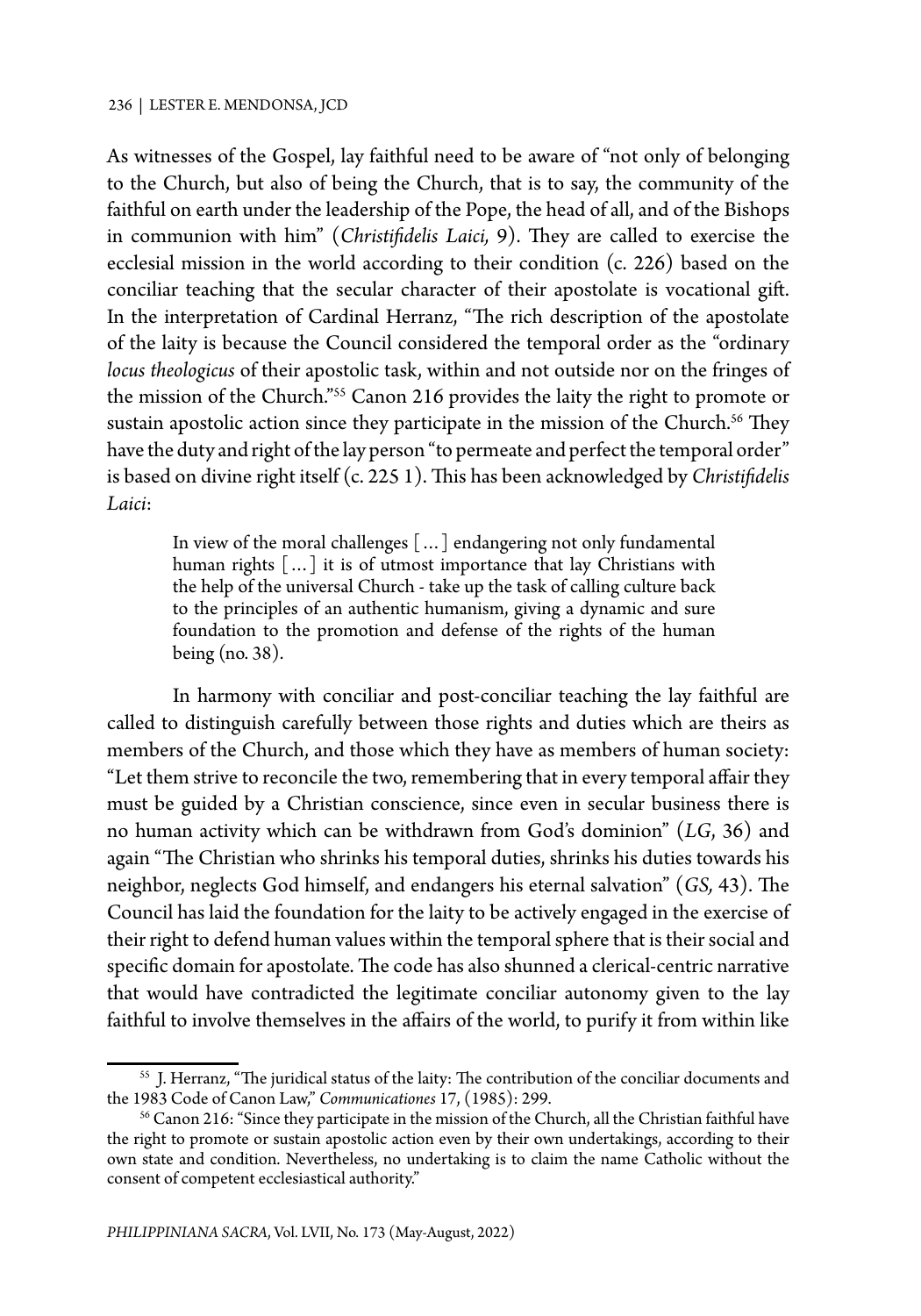leaven.<sup>57</sup> Instead, the laity are to act according to their moral judgment as Christian witnesses in the world in the building up of the Church (*AA,* 25; c. 225 §2). The supreme legislator recognizes the right of the laity (i) to be free to educate the world in human values from within  $(c. 227)$ ,  $(ii)$  to associate  $(c. 225)$  within the parameters of the criteria of ecclesiality to add momentum to their apostolate in the defense of human right, and (iii) to exercise their ecclesial voice (c. 212 §3), even on matters that concern violations of human rights.

## **Pastoral Indications**

The article concludes with suggested markers for a more robust exercise of the ecclesial right to defend fundamental human rights. The observations recognize the scope of the salvific mission of the Church and the political autonomy of civilian governments. In the insightful observation of Pope Francis in *Evangelii Gaudium* the role of the universal Church goes beyond fixing civilian issues with solutions; rather in the spirit of subsidiarity and synodality, it falls upon the judgement of the local Church to consider all human matters that require ecclesial attention.<sup>58</sup>

# *Educate Christ's Lay Faithful to Defend Human Rights*

In the context of canon 747 §2, the role of the laity to defend fundamental human rights requires adequate catholic social doctrinal formation and instruction. This can be provided by the local pastors or by institutions with formal social teaching courses (c. 229 §1) including courses on forms of racial and religious discrimination and freedom of conscience, the pastoral aspects of the universal declaration of human rights, the causes that can impede the defense of human rights, etc. The objective to educate the lay faithful is based on the need to generate ecclesial consciousness among the laity concerning the stance of the Church on moral and social issues. The need for lay education in the social principles of the Church is not new. It was recommended in *Christifideles laici*:

<sup>57</sup> Vatican II, Decree *Apostolicam Actuositatem*, November 18, 1965, no. 2; *AAS* 58, (1966): 838. Flannery, 957; *GS,* 43: "The evangelical mission of the Church requires that even in respect to human rights, specific fields of action should be defined so that the layman may enjoy the freedom of action which he needs, and which is his due, and not look to his Bishops and priests for what they are unable to give. From priests they may look for spiritual light and nourishment. Let the layman not imagine that his pastors are always such experts, that to every problem which arises, however complicated, they can readily give him a concrete solution, or even that such is their mission. Rather, enlightened by Christian wisdom and giving close attention to the teaching authority of the Church, let the layman take on his own distinctive role." 58 *Evangelii Gaudium,* 184: "In the face of such widely varying situations, it is difficult for us to utter

a unified message and to put forward a solution that has universal validity. This is not our ambition nor is it our mission. It is up to the Christian communities to analyze with objectivity the situation that is proper to their own country."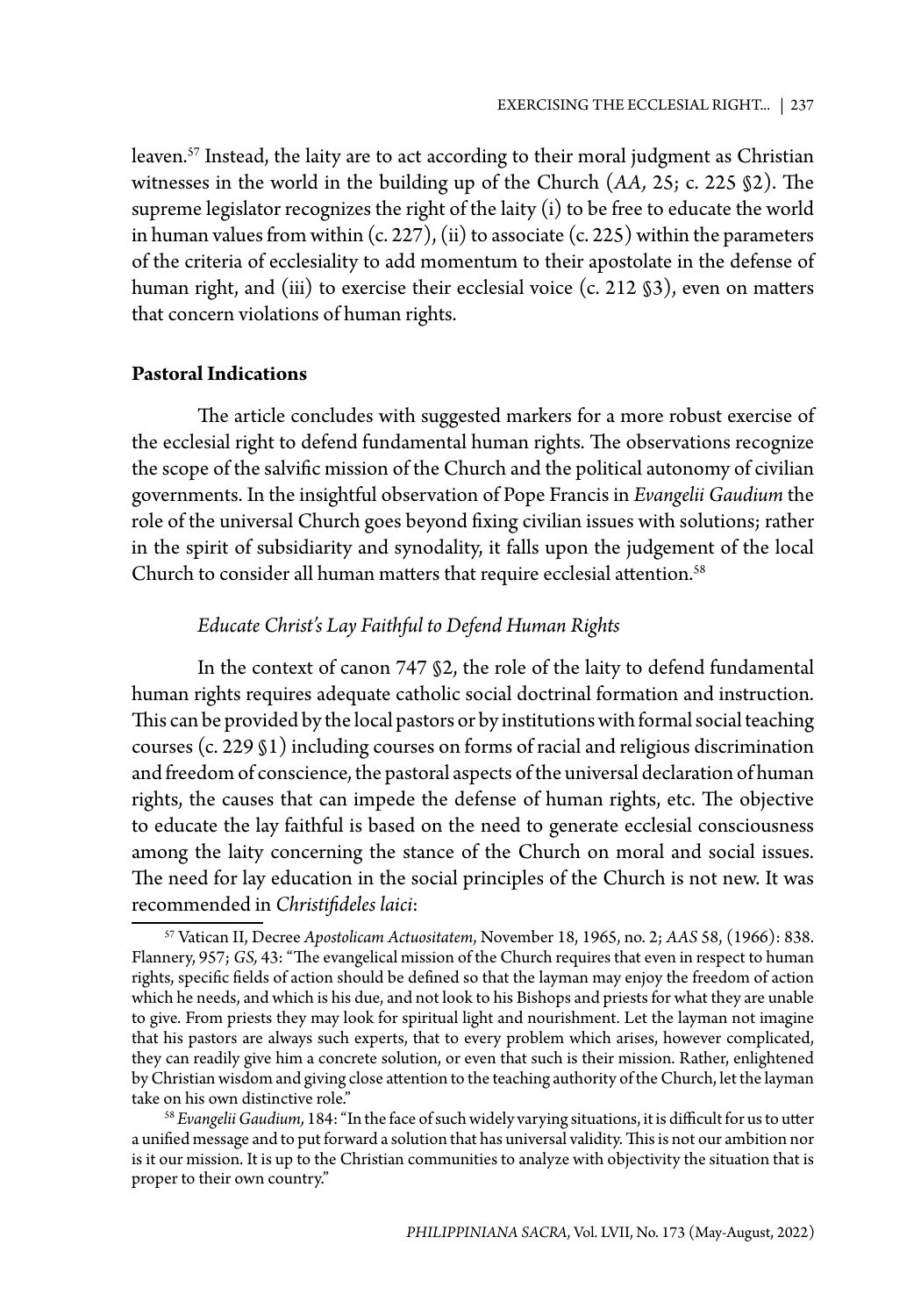This is especially true for the lay faithful who have responsibilities in various fields of society and public life. Above all, it is indispensable that they have a more exact knowledge - and this demands a more widespread and precise presentation - of the Church's social doctrine, as repeatedly stressed by the Synod Fathers in their presentations. They refer to the participation of the lay faithful in public life, in the following words: "But for the lay faithful to take up actively this noble purpose in political matters, it is not enough to exhort them. They must be offered a proper formation of a social conscience, especially in the Church's social teaching, which contains principles - of reflection, criteria for judging and practical directives (cf. Congregation for the Doctrine of the Faith, *Instruction of Christian Freedom and Liberation,*  72), and which must be present in general catechetical instruction and in specialized gatherings, as well as in schools and universities (n. 60).

In the hierarchy of social values that the Church upholds, and in keeping with the right and duty of the faithful to promote or sustain ecclesial social action, the fundamental right to freedom of religion and conscience must take pre-eminence. The Church considers education in the spiritual values is pre-eminent over material values on account of the transcendent reality of each human being. By educating consciences, the Church exercises her right to form the faithful who can in turn be devoted to the promotion of other moral principles she upholds. This important educational aspect is validated in the teaching of St. John Paul II:

The right to freedom of religion is so closely linked to the other fundamental rights that it can rightly be argued that respect for religious freedom is, as it were, a touchstone for the observance of the other fundamental rights. The religious aspect, in fact, has two specific dimensions which show its originality in relation to the other activities of the spirit, notably those of conscience, thought or conviction. On the one hand, faith recognizes the reality of the Transcendence which gives meaning to the whole of existence and which is the basis of the values which behavior takes as its guidelines. On the other hand, religious commitment implies membership of a community of persons. Religious freedom goes hand in hand with the freedom of the community of believers to live according to the teachings of its Founder. It is not for the State to pronounce on matters of religious faith, nor can it substitute for the various Confessions in matters of organizing religious life. The State's respect for the right to freedom of religion is a sign of respect for the other fundamental human rights, in that it is an implicit recognition of the existence of an order which transcends the political dimension of existence, an order which belongs to the sphere of voluntary membership of a community of salvation preceding the State.<sup>59</sup>

<sup>59</sup> John Paul II, "Annual address to Diplomats," in *L'Osservatore Romano* 7, (1989): 5; *Christifideles Laici*, 39: "Religious freedom, an essential requirement of the dignity of every person, is a cornerstone of the structure of human rights, and for this reason an irreplaceable factor in the good of individuals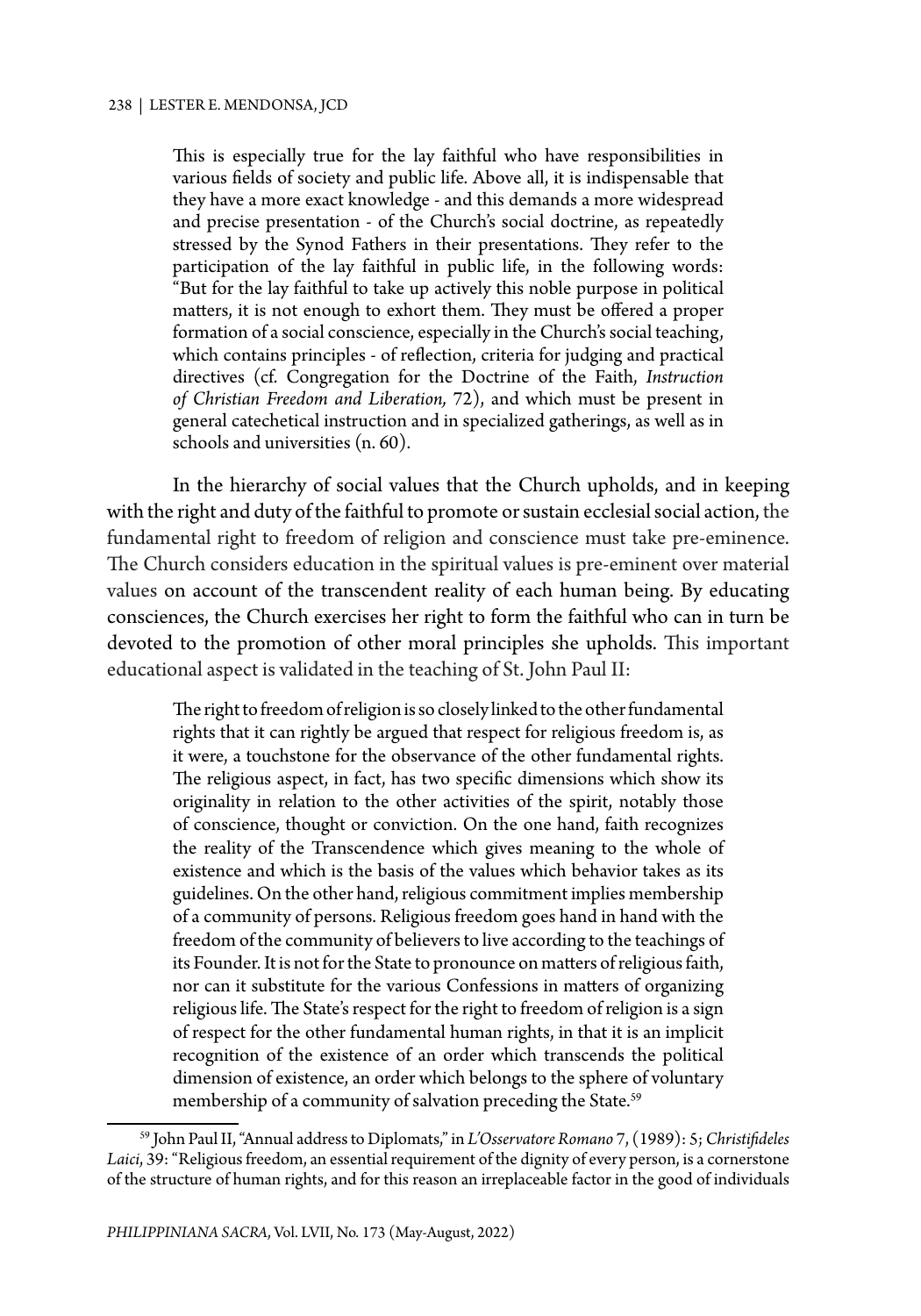Education of the laity in the defense of fundamental human rights must be initiated by the pastors. It constitutes an integral aspect of the missionary action of the Church at the local church level especially in catholic universities, colleges and schools. In the apostolic exhortation *Evangelii Gaudium*, Pope Francis acknowledges the good provided by educational institutions that have embarked on a curriculum that informs and transforms the lay faithful into acquiring adequate ecclesial consciousness of fundamental human rights:

The Catholic Church is considered a credible institution by public opinion and trusted for her solidarity and concern for those in greatest need. Again and again, the church has acted as a mediator in finding solutions to problems affecting peace, social harmony, the land, the defense of life, human and civil rights, and so forth. And how much good has been done by Catholic schools and universities around the world! This is a good thing  $(no. 65).$ 

Lay persons in keeping with their specific apostolic character of secularity are the first agents of evangelization called to make the divine message known even in circumstances where only by them this is possible (c. 225). Even though lay apostolic action does not require legitimate hierarchical concession (*AA,* 20d), yet, as members of the community of believers with their pastors, the laity are called to put their faith education into practice and be in the forefront of civil society in the defense of fundamental human rights.60 In the teaching of *Christifideles Laici*, lay apostolic action in the defense of human rights is urgent: "It is of utmost importance that lay Christians with the help of the universal Church-take up the task of calling culture back to the principles of an authentic humanism, giving a dynamic and sure foundation to the promotion and defense of the rights of the human being" (no. 38). Nevertheless, the lay faithful are not called to 'go-it-alone.' As envisaged by the Council (*LG,* 30; *AA,* 10) and the apostolic exhortation *Christifideles Laici*, the laity require their pastors at all times and vice versa to enable them - within a spirituality of communion - to permeate and perfect the temporal matter more effectively: In the words of the exhortation, "Indeed, Pastors know how much the lay faithful contribute to the welfare of the entire Church. They also know that they themselves

and of the whole of society, as well as of the personal fulfilment of each individual. It follows that the freedom of individuals and of communities to profess and practice their religion is an essential element for peaceful human coexistence ... The civil and social right to religious freedom, inasmuch as it touches the most intimate sphere of the spirit, is a point of reference for the other fundamental rights and in some way becomes a measure of them."

<sup>60</sup> *GS,* 76: "It is of great importance, especially in a pluralistic society, to work out a proper vision of the relationship between the political community and the Church, and to distinguish clearly between the activities of Christians, acting individually or collectively, in their own name as citizens guided by the dictates of a Christian conscience, and their activity in communion with their Pastors in the name of the Church."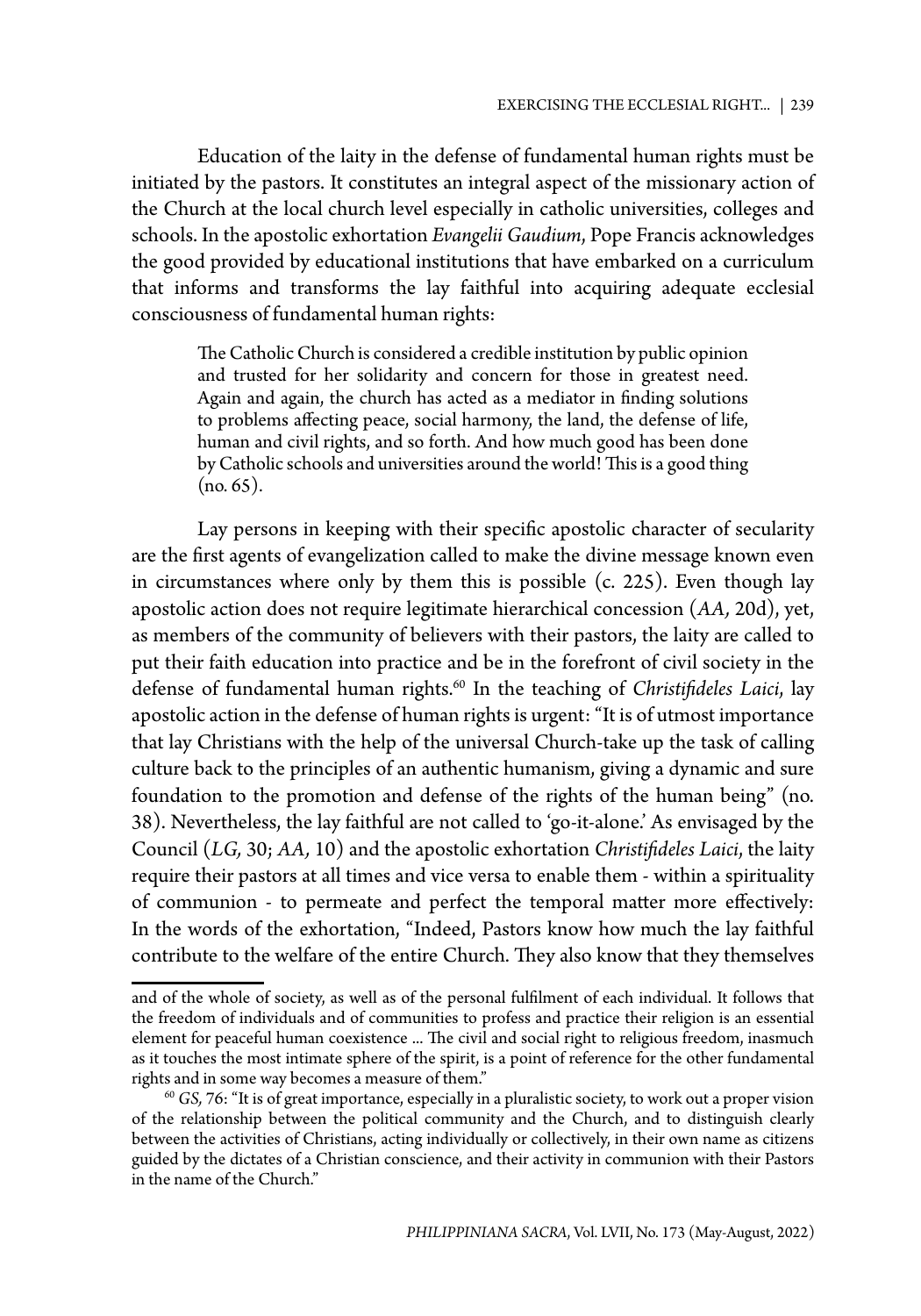were not established by Christ to undertake alone the entire saving mission of the Church towards the world, but they understand that it is their exalted office to be shepherds of the lay faithful and also to recognize the latter's services and charisms that all according to their proper roles may cooperate in this common undertaking with one heart" (no. 32). The laity do not just belong to the Church, they are the Church immersed in civil society. They care called to be committed and responsible citizens and so they require adequate formation. Therefore, by educating them, it is logical that their apostolic action at national, diocesan and parochial levels will only enhance their capacities to organize and promote human rights campaigns. This can be done by means of speeches, workshops, seminars, webinars, leaflets, posters, handbills and streamers, lecture courses, sermons and catholic and/or ecumenical services. In the spirit of ecumenical collaboration and in conjunction with non-Christian associations, lay ecclesial action becomes more vibrant, dynamic and inclusive. This is why, Pope Francis calls for "every diocese in the world [to] have an ongoing collaboration with the people's movements." In recognizing the importance of spirituality in the lives of the people, we regenerate politics. That is why it is essential that faith communities meet together and fraternize in order to work 'for and with the people.'<sup>61</sup>

## *A Pro-active Stance to Denounce and Announce*

At every level of the hierarchical pyramid, ecclesiastical authorities are ably assisted by their respective instituted offices and commissions. These bodies like the Justice and Peace Commission are called by their very nature to monitor violations to the moral law and fundamental human rights. As a result, statements are made based on a clear and right application of magisterial moral and social principles. This subsidiary work, in service of the apostolic ministry of the hierarchy is invaluable. It would be very difficult and even impossible for bishops to exercise relevant pastoral leadership without the support and dedication of these commissions and offices. The substance and form of the content of the statements are always to correctly denounce violations and announce what the Church considers morally acceptable based on the light of the divine message of salvation. However, it is not sufficient for the Church to

<sup>61</sup> Francis, *Let Us Dream. The Path to a Better Future. In conversation with Austen Ivereigh* (New York: Simon & Schuster, 2020), 112; *Fratelli Tutti* 285. Also see R. Fleishman, "The Battle against Reproductive Rights: The Impact of the Catholic Church on Abortion Law in both International and Domestic Arenas," *Emory International Law Review* 14, (2000): 287-288: "At the Cairo Conference, the Vatican and allies such as Saudi Arabia, Lebanon, and Sudan, were able to effectively force 'the lowest common denominator on these issues, in the face of the fact that well over 170 delegations might have agreed with more progressive recommendations. […]. In Beijing, just as in Cairo, the Vatican found itself allied with conservative Muslim countries on various issues.... During both conferences there seemed to be more similarities between the delegates from fundamentalist Islamic nations and the Holy See than delegates from other sovereigns."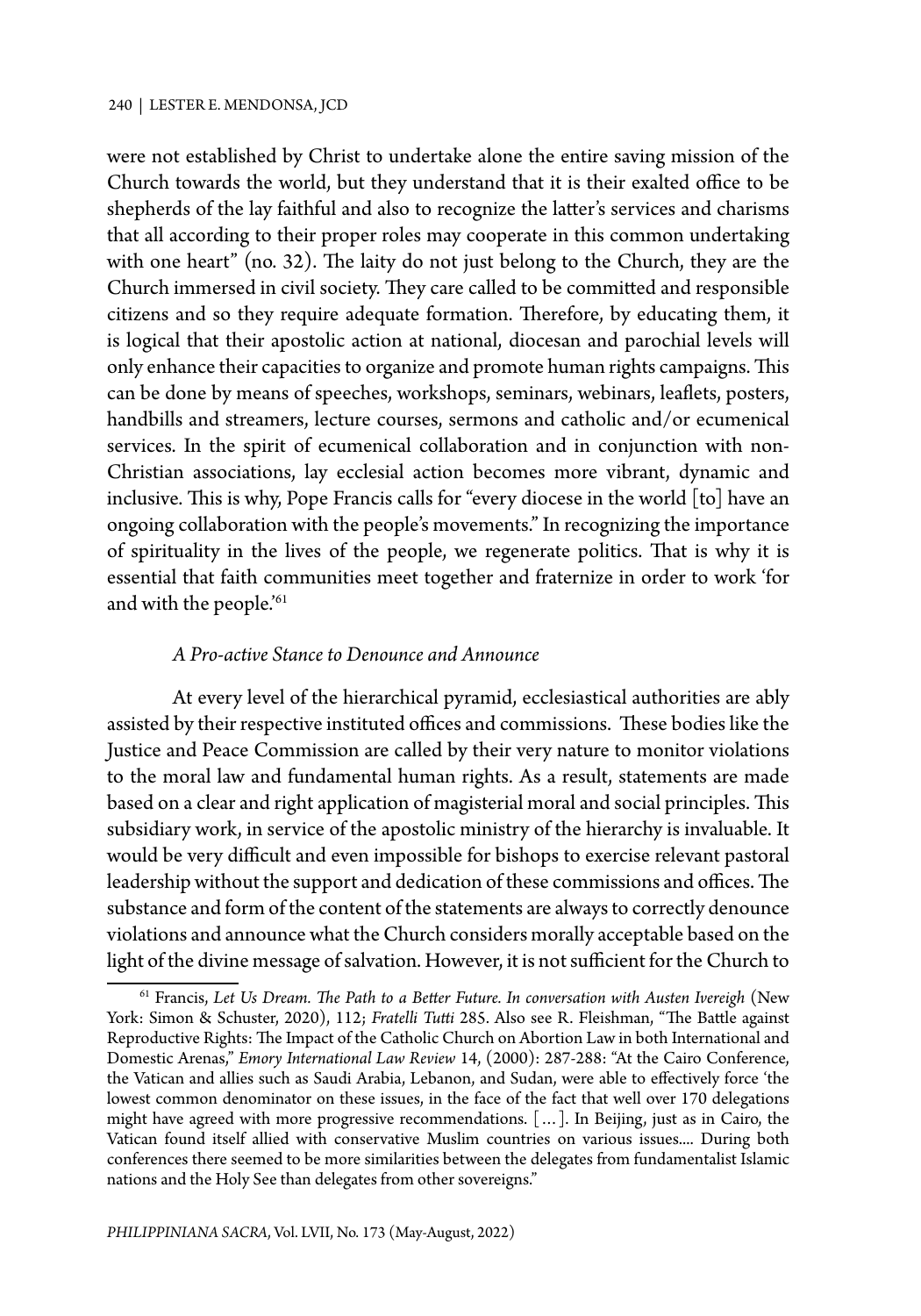exercise her right by adopting a reactive stance post-casualty. Rather, it is necessary that the regional and local levels of the hierarchy, always and everywhere pro-actively and in a preventative manner exercise her leadership as a loving mother to repeatedly proclaim moral principles in the defense of fundamental human rights irrespective of its relevance at that period of time in their social environments. By adopting a proactive stance, the topic of fundamental human rights is always in the public forum. In this regard, it is proposed that at suitable liturgical or social moments in the year, irrespective of crises, the hierarchy pro-actively utilizes social communications/new media (c. 747 §1), to publish statements or pastoral letters, which is turn can create consciousness among the faithful and persons of goodwill, of the preciousness of human values and the ecclesial right to defend them for unless this "basic principle" is upheld, there could be no future for humanity. In the spirit of the encyclical '*Fratelli tutti,*' joint action with other Churches and ecclesial communities and non-Christian faiths and groups, the local Church will be able to maintain public consciousness more broadly and at all times to denouncing violations and social injustices, and proclaim the truth.

## *Change of Title*

In the light of the roman curial reform and the apostolic letter issued *motu proprio* by Pope Francis, the Pontifical Council for Justice and Peace<sup>62</sup> is now an integral part of the Dicastery "For Promoting Integral Human Development."63 This change of title is a juridical and social indication of the spiritual leadership and governing style of Pope Francis. It reflects the signs of the times. The amalgamation of four bodies all of which were directly or indirectly involved with human rights and social action into a new dicastery for promoting integral human development is clear pro-active stance of the ecclesial right, to efficaciously and pro-actively address the needs of the men and women to whom the Church is called to serve. To reflect the papal style of governance, it would be appropriate - not for uniformity sake - but rather for a united universal proactive ecclesial stance, that lower levels of ecclesial governing bodies such as the episcopal conferences and local dioceses mirror the magisterial mind with an appropriate change of title in keeping with the signs of the times. Presently, for example, the names of the commissions of some global episcopal conferences range from a mere 'Justice and Peace' to 'Social Justice' and even 'Social

 $62$  While the profile and activities of the Pontifical Council were triune: justice, peace and human rights, the title reflected only the first two, and implied the third. www.vatican.va/roman\_curia/ pontifical\_councils/justpeace/documents/rc\_pc\_justpeace\_pro\_20011004\_en.html.

<sup>63</sup> Francis, Apostolic letter issued *motu proprio Humanam Progressionem*, 17 August 2016; English translation in *Origins* 46, (2016): 248 (hereafter *Humanam Progressionem*)*.* The Pontifical Council for Justice and Peace, the Pontifical Council *Cor Unum*, the Pontifical Council for the Pastoral Care of Migrants and Itinerant People, and the Pontifical Council for Health Care Workers are now merged into one body.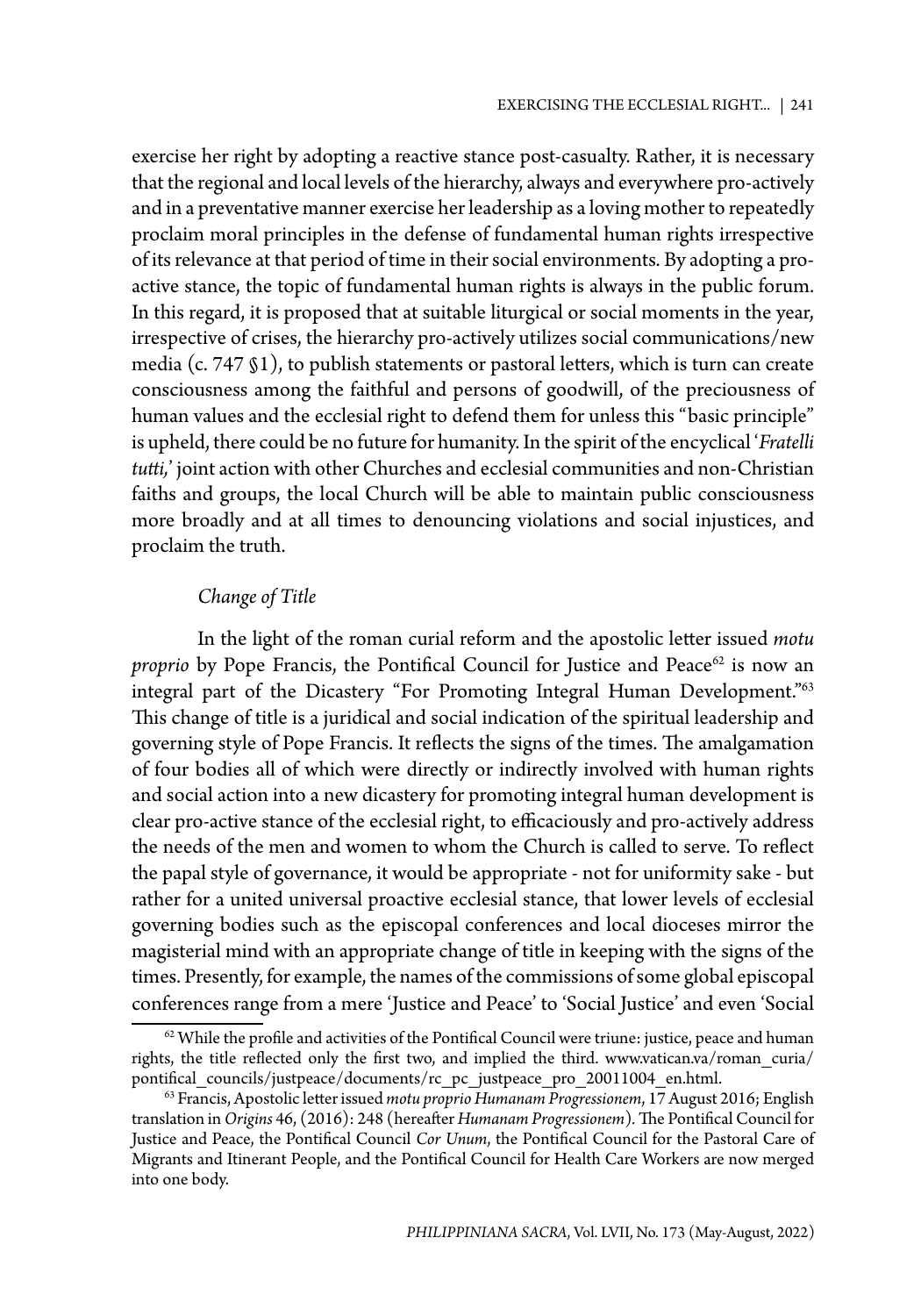Action.'64 The need for a change of title is essential to clearly reflect more closely the social dynamism of the new century, and the need to demonstrate the ecclesial right for integral human development in the defense of human dignity and rights. A change of title is vindicated by the *motu proprio Humanam Progressionem*: "In all her *being and actions*, the Church is *called to promote the integral development of the human person* in the light of the Gospel, […] *is continuously adapting the institutions*, so that they may *better meet the needs of the men and women* whom they are called to serve" (Introduction).65 The dicastery is also called to "encourage and coordinate initiatives of Catholic institutions committed to respecting the dignity of every person."<sup>66</sup> Give that human dignity is the motive for the Church to exercise her right in the protection of the rights of each person, a change of title would necessitate a up-to-date set of guidelines that correspond to the nature and mission of the Church to proclaim moral principles on all human matters, and when required to defend fundamental human rights or the salvation of souls.

## **Conclusion**

The basis of Catholic social teaching is the dignity of the human person. It is impossible for the Church to separate the promotion of social justice from the recognition of the culture and values of peoples. This is an indispensable part of the evangelizing mission of the Church and therefore of her ecclesial right. The competence of the Church to proclaim moral principles in the defense of human rights is based on divine revelation and natural law. It is a right that is in harmony with her very salvific mission. To reiterate the teaching of St. John Paul II, "The Church can in no way allow any ideology or political current to snatch away the banner of justice, for it is one of the primary demands of the Gospel and at the same time a fruit of the coming of God's kingdom."67 Yet, in the spirit of subsidiarity and synodality, it is the right of each level of the hierarchical pyramid to proactively announce to the faithful and civil society of the truths about human dignity and rights. It is also their prerogative to denounce violations that affect society especially those that

<sup>64</sup> The USCCB has amended the title of the commission to read as 'Justice, Peace and Human Development.' In Canada the commission is titled Justice and Peace and in it mandate also addresses the protection of religious freedom and of other fundamental human rights. In Australia, the commission is titled 'Social Justice, Mission and Service.' In the Council of the Bishops' Conferences of Europe, it is 'Pastoral Social Work' that is tasked in the defense of human rights and the common good, promoting social cohesion and non-discrimination in Europe, so as to establish a network of collaboration between the different institutions to defend life and human dignity, the rights and fundamental freedoms of the human person." The Catholic Bishops Conference of England and Wales it is called 'Department of Social Justice,' and the Catholic Bishops Conference of the Philippines it is the 'Commission on Social Action, Justice and Peace.'

 $^{65}$  Emphasis not in the original.<br> $^{66}$  "Humanam Progressionem", article 3  $\$4.$ 

<sup>&</sup>lt;sup>67</sup> John Paul II, "Address to the Fourth General Conference of the Latin American Episcopate," *L'Osservatore Romano* 23, (1992):8.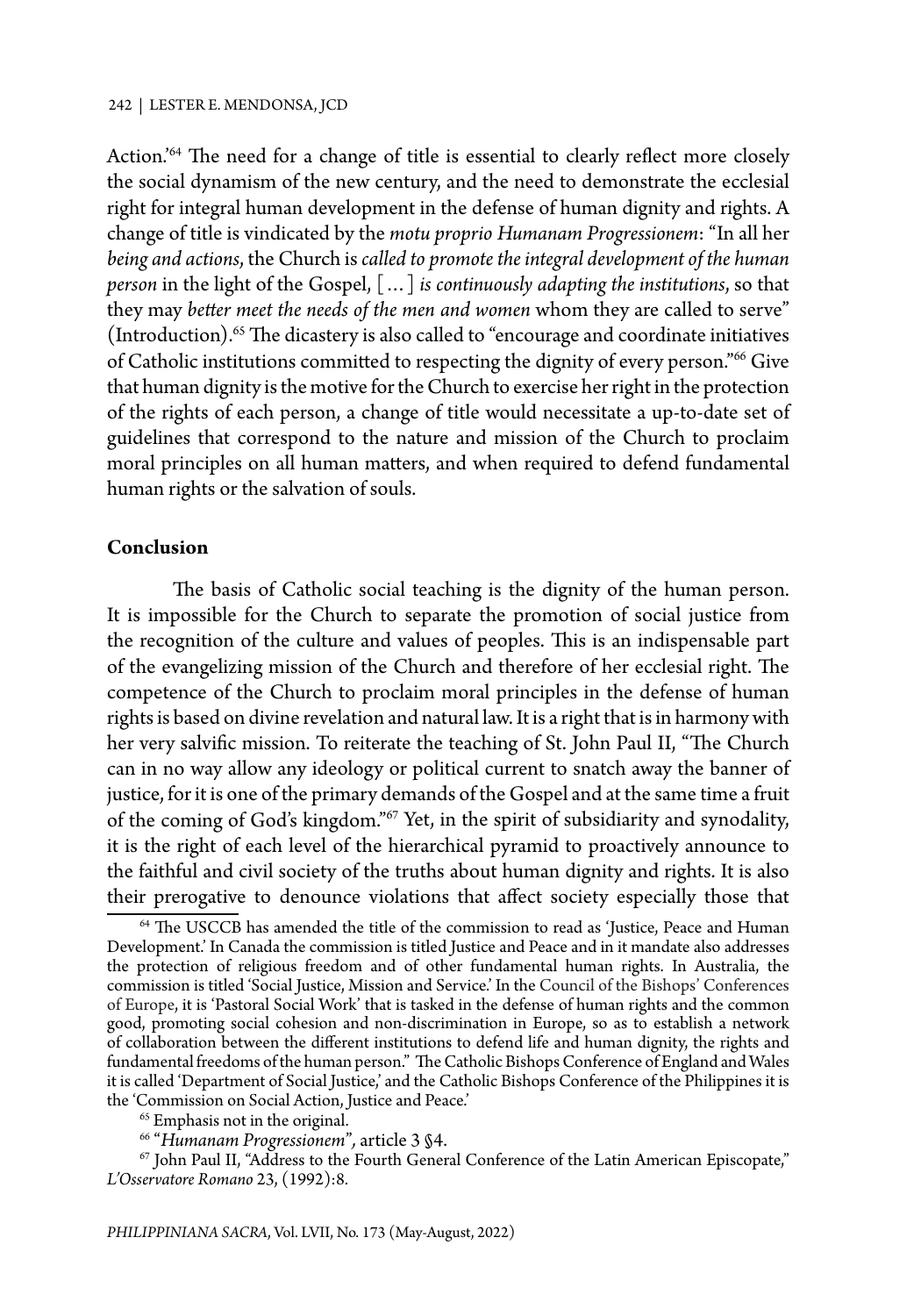occur within their own ecclesiastical jurisdictions. To ensure that the exercise of the ecclesial right is not limited to pastors only, it is the duty of the lay faithful to present and defend to the secular world the basic truths that have their source in of natural law and confirmed in the light of the divine message. In the words of Pope Francis, "As a church that 'journeys together' with men and women, sharing the travails of history, let us cherish the dream that a rediscovery of the inviolable dignity of peoples and of the function of authority as service will also be able to help civil society to be built up in justice and fraternity."<sup>68</sup>RS

## **References**

Benedict XVI, "Address to the General Assembly of the United Nations." *Origins* 37, (2008): 747-750.

\_\_\_\_\_\_\_\_\_\_. "Address to the Roman Curia," *Origins* 35 (2006): 534-539.

\_\_\_\_\_\_\_\_\_\_. "Address to the fifteenth plenary session of the Pontifical Academy of Social Sciences." *L'Osservatore Romano* 32 (2009): 4.

\_\_\_\_\_\_\_\_\_\_. Encyclical letter *Deus Caritas Est*, December 25, 2005. *AAS* 98 (2006): 217-252.

Boyle, J.P. "Church Teaching Authority in the 1983 Code." *The Jurist* 45 (1985): 146.

Burke, Raymond. "Communications and Justice." *Origins* 42 (2012): 1-9.

- *Code of Canon Law, Latin-English Edition*. Washington, DC: Canon Law Society of America, 1983.
- *Code of Canons of the Eastern Churches*, *Latin-English Edition.* Washington, DC: Canon Law Society of America, 1992.

Congregation for Bishops, Letter, *La Congregazione*, May 13, 1999. *AAS* 91 (1999): 996-999.

- Congregation for the Clergy, et al., Instruction *Ecclesiae de Mysterio*, August 15, 1997. *AAS* 89 (1997): 852-877
- Congregation for the Clergy, *Directory for the Ministry and the Life of Priests*. *Libreria Editrice Vaticana*, Vatican City, 2013.
- Flannery, Austin, OP. gen. ed., *Vatican II. The Conciliar and Post-Conciliar Documents*, vol. 1. Northport, NY: Costello, Publishing Company, 1996.
- Fleishman, R. "The Battle against Reproductive Rights: The Impact of the Catholic Church on Abortion Law in both International and Domestic Arenas." *Emory International Law Review* 14 (2000): 277-314.

<sup>&</sup>lt;sup>68</sup> Francis, "Address for the 50<sup>th</sup> Anniversary of the Synod of Bishops," 385.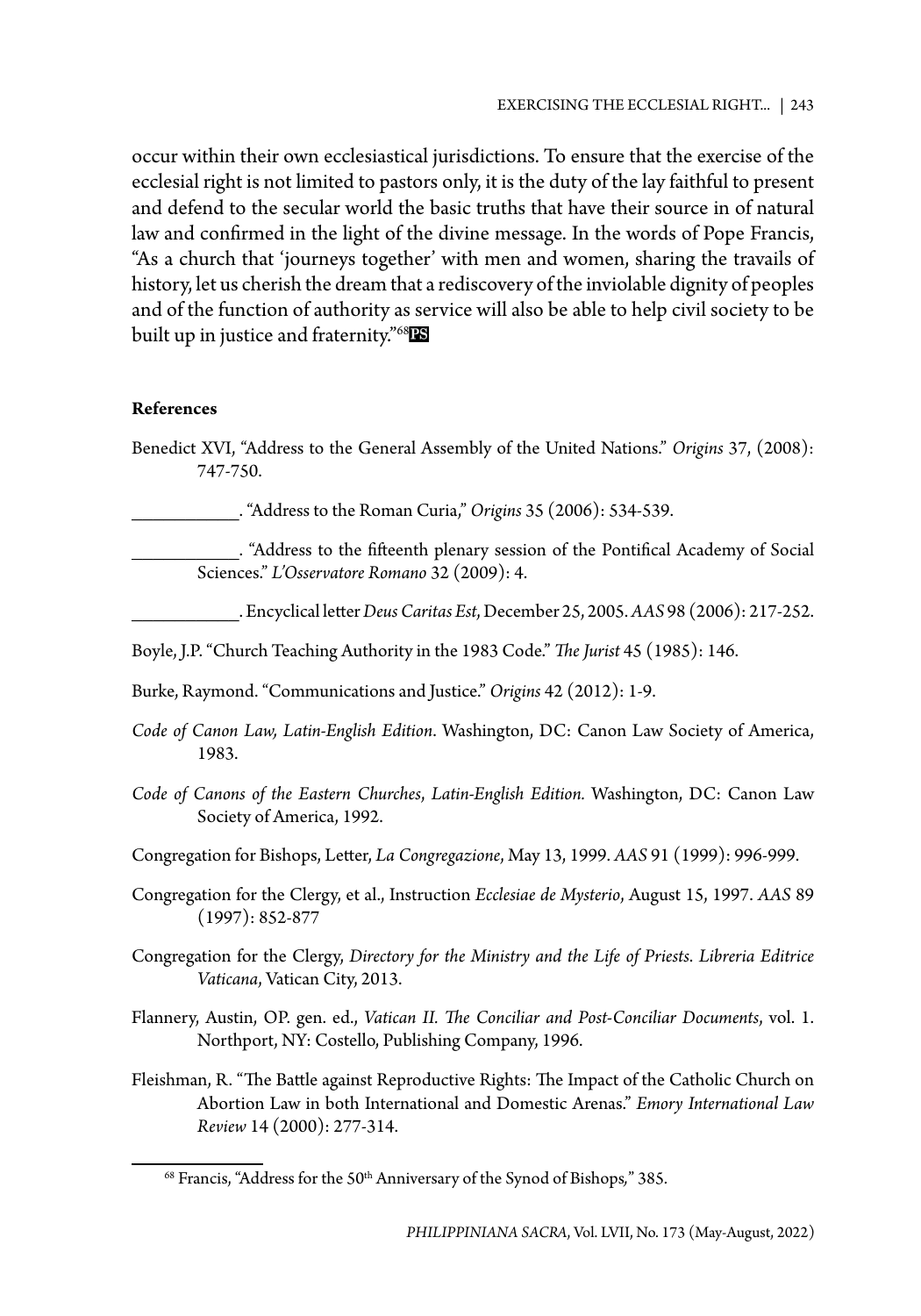\_\_\_\_\_\_\_\_\_\_. "Consistorial Allocution." *AAS* 38 (1946), 141-151.

Francis. "Address to the Curia." *Origins* 47/32 (2018): 504-505.

\_\_\_\_\_\_\_\_\_\_. "Address at inter-religious gathering, Abu Dhabi, UAE." *Origins* 48 (2018): 605- 609.

\_\_\_\_\_\_\_\_\_\_. "Address for the 50th Anniversary of the Synod of Bishops*.*" *Origins* 45/22 (2015): 381-385.

\_\_\_\_\_\_\_\_\_\_. "Address to the General Assembly of the United Nations." *Origins* 45/19 (2015): 327-331.

\_\_\_\_\_\_\_\_\_\_. "Address to the International Conference on Human Rights." *L'Osservatore Romano* 51 (2018): 8.

\_\_\_\_\_\_\_\_\_\_. "General Audience on Subsidiarity and the Virtue of Hope." *L'Osservatore Romano* 39 (2020): 3.

\_\_\_\_\_\_\_\_\_\_. "Prayer Intention for the Month of April." *L'Osservatore Romano* 15 (2021): 8.

\_\_\_\_\_\_\_\_\_\_. "Statutes of the Dicastery for Promoting Integral Development." *Origins* 46 (2016): 247-248.

\_\_\_\_\_\_\_\_\_\_. "Updated Statutes of the Dicastery for Laity, the Family and Life." *Origins* 48  $(2018): 58-60.$ 

\_\_\_\_\_\_\_\_\_\_. Apostolic letter issued *motu proprio Humanam Progressionem*, 17 August 2016. *AAS* 108 (2016): 968-972.

\_\_\_\_\_\_\_\_\_\_. Apostolic letter marking the start of the year of Consecrated Life, *Origins* 44/29 (2014): 482-487.

\_\_\_\_\_\_\_\_\_\_. Encyclical letter, *Fratelli Tutti*, October 3, 2020. *Origins* 50 (2020): 333-371.

\_\_\_\_\_\_\_\_\_\_. *Let Us Dream. The Path to a Better Future. In conversation with Austen Ivereigh*. New York: Simon & Schuster, 2020.

\_\_\_\_\_\_\_\_\_\_. Post-synodal apostolic exhortation *Evangelii Gaudium*, November 24, 2013. *AAS* 12 (2013): 1019-1137.

\_\_\_\_\_\_\_\_\_\_. Video Message to the General Assembly of the United Nations (25 September 2020) www.vatican.va/content/francesco/en/messages/pont-messages/2020/ documents/papa-francesco\_20200925\_videomessaggio-onu.html [accessed 20 April 2021].

General Secretariat of the Synod of Bishops, "Final Document of the Synod of the Amazon." *Origins* 49 (2019): 502.

\_\_\_\_\_\_\_\_\_\_. "Preparatory Document for Synod on the Amazonian Region," *Origins* 48 (2018): 117-128.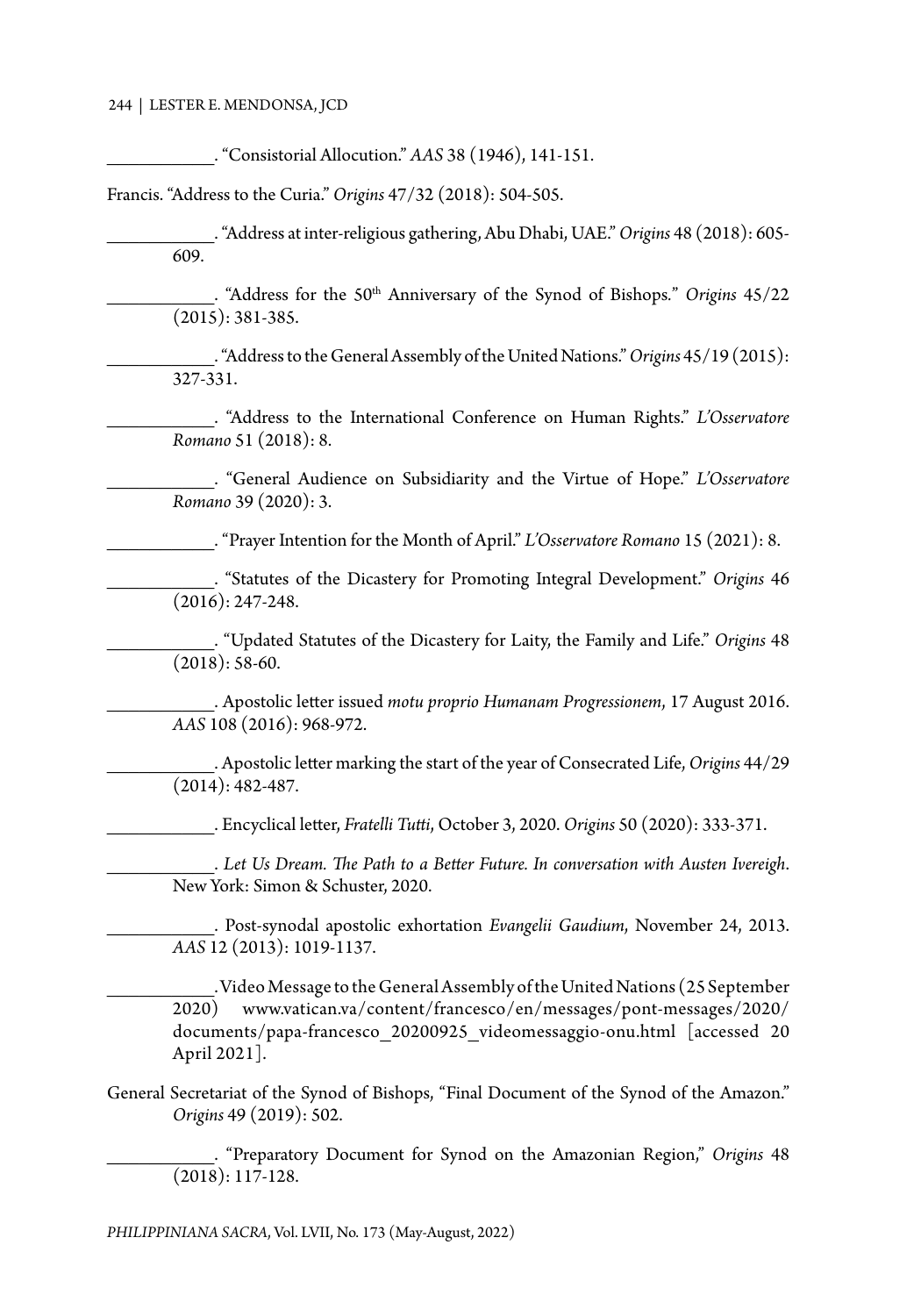\_\_\_\_\_\_\_\_\_\_. *Instrumentum laboris*, *The Bishop: Servant of the Gospel of Jesus Christ for The Hope of The World*. *Libreria Editrice vaticana*: Vatican City, 2001.

- Herranz, J. "The juridical status of the laity: The contribution of the conciliar documents and the 1983 Code of Canon Law." *Communicationes* 17 (1985): 287-315.
- Hite, J. and Ward, D, ed., *Readings, Cases, Materials in Canon Law*. Collegeville, MN: Liturgical Press, 1990.
- International Theological Commission. *Text and Documents*, 1969-1985. ed. M. Sharkey, Vol. 1. Ignatius Press, Kindle Edition, 1989.

John Paul II, "Address to the Bishops of the Philippines, *ad limina*." *AAS* 82 (1990): 1396-1400.

\_\_\_\_\_\_\_\_\_\_. "Address to the diplomatic corps." *L'Osservatore Romano* 7 (1989): 2.

\_\_\_\_\_\_\_\_\_\_. "Address to the Fourth General Conference of the Latin American Episcopate," *L'Osservatore Romano* 23 (1992): 8-9.

\_\_\_\_\_\_\_\_\_\_. "Address to the General Assembly of the United Nations." *L'Osservatore Romano*  42 (1979): 8-9.

\_\_\_\_\_\_\_\_\_\_. "Message for World Day of Peace." *L'Osservatore Romano* 49 (1999): 1-2.

\_\_\_\_\_\_\_\_\_\_. Apostolic letter, *Apostolos Suos*, May 21, 1998. *AAS* 90 (1998): 641-658.

\_\_\_\_\_\_\_\_\_\_. Encyclical letter *Evangelium Vitae*, March 25, 1995. *AAS* 87 (1995): 401-522.

\_\_\_\_\_\_\_\_\_\_. Encyclical letter *Redemptor Hominis*, March 4, 1979. *AAS* 71 (1979): 257-324.

\_\_\_\_\_\_\_\_\_\_. Post-synodal apostolic exhortation *Christifideles Laici*, December 30, 1988. *AAS*  81 (1989): 393-591.

\_\_\_\_\_\_\_\_\_\_. Post-synodal apostolic exhortation *Pastores Gregis*, October 16, 2003. *AAS* 96 (2004): 825-927.

\_\_\_\_\_\_\_\_\_\_. Post-synodal apostolic exhortation *Vita Consecrata*, March 25, 1996. *AAS* 88 (1996): 482-488.

- Komonchak, J. A. "Subsidiarity in The Church: The State of the Question." *The Jurist* 48 (1988): 298-349.
- Langan, J. "Human Rights in Roman Catholicism." *Journal of Ecumenical Studies* 19 (1982): 61- 77.

Leo XIII, Encyclical letter *Rerum Novarum*, May 15, 1891. *Acta Leonis* XIII 11 (1892): 101-123.

Lucker, R., and McDonough, W. *Revelation and the Church: Vatican II in the Twenty-first Century*, Maryknoll, NY: Orbis, 2003.